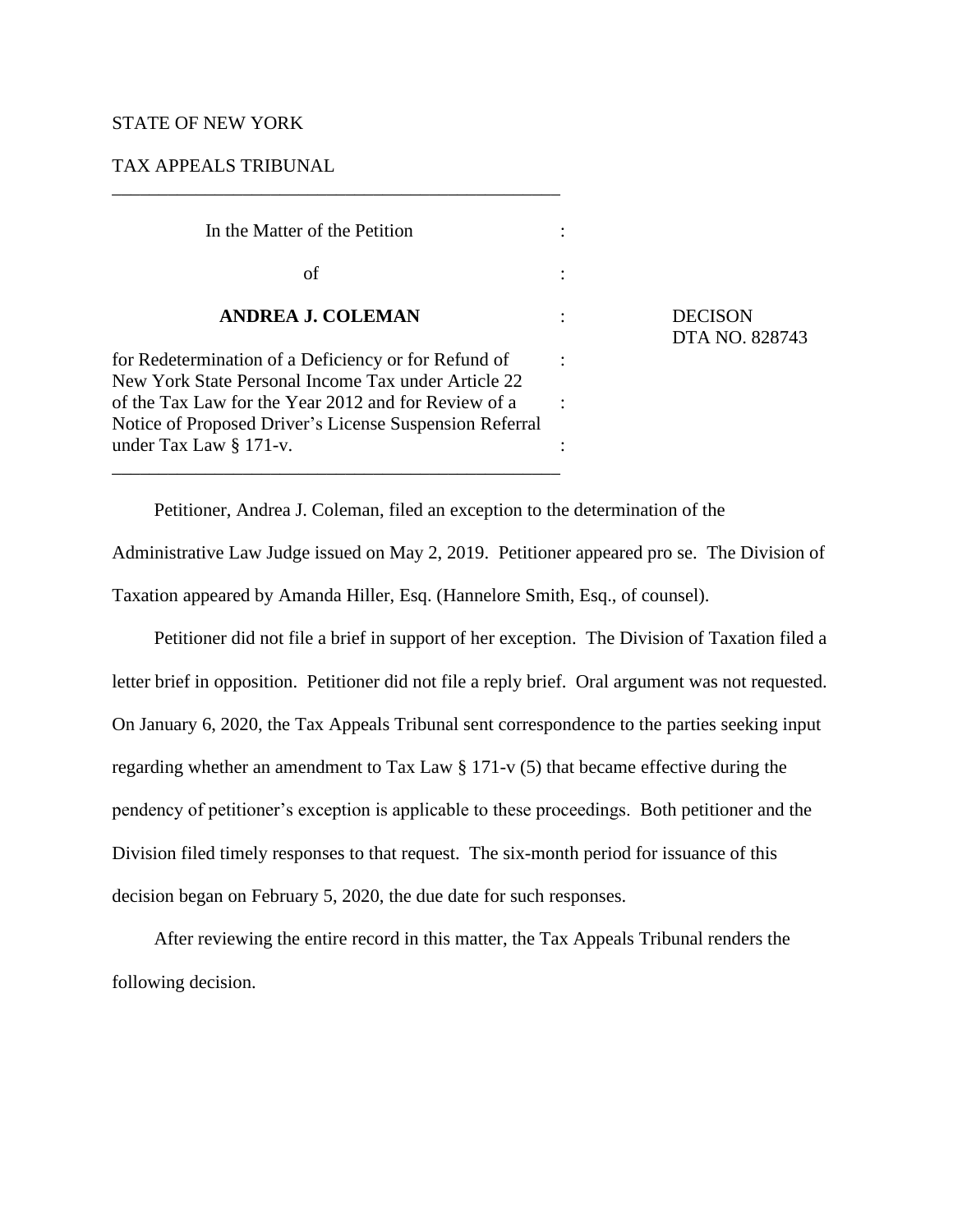#### *ISSUES*

I. Whether petitioner filed a timely petition with the Division of Tax Appeals following the issuance of a notice of deficiency.

II. Whether the Division of Taxation's notice of proposed driver's license suspension referral should be sustained.

## *FINDINGS OF FACT*

We find the facts as determined by the Administrative Law Judge. We have also made additional findings of fact, numbered 25, 26, 27 and 28 herein. The Administrative Law Judge's findings of fact and the additional findings of fact are set forth below.

1. The Division of Taxation (Division) filed a motion on November 13, 2018, seeking an order dismissing the petition or, in the alternative, granting summary determination. The subject of the Division's motion is the timeliness of petitioner's protest of a notice of deficiency, dated November 7, 2017 and bearing assessment identification number L-047095598 (notice), and the validity of the Division's subsequent issuance of a notice of proposed driver's license suspension referral (form DTF-454), collection case ID: E-047095598-CL01-5 (60-day notice), advising that petitioner must pay her New York State tax debts or face the possible suspension of her driver's license pursuant to Tax Law § 171-v.

2. The 60-day notice is dated April 18, 2018, and is addressed to petitioner at her Brooklyn, New York, address. Included with the 60-day notice was a consolidated statement of tax liabilities (form DTF-967-E), also dated April 18, 2018, setting forth one unpaid assessment subject to collection. The assessment was for personal income tax, assessment ID L-047095598 for the tax period ended December 31, 2012 (*see* finding of fact 1). The assessment was for tax in the amount of \$5,432.00, interest in the amount of \$2,495.54, penalty in the amount of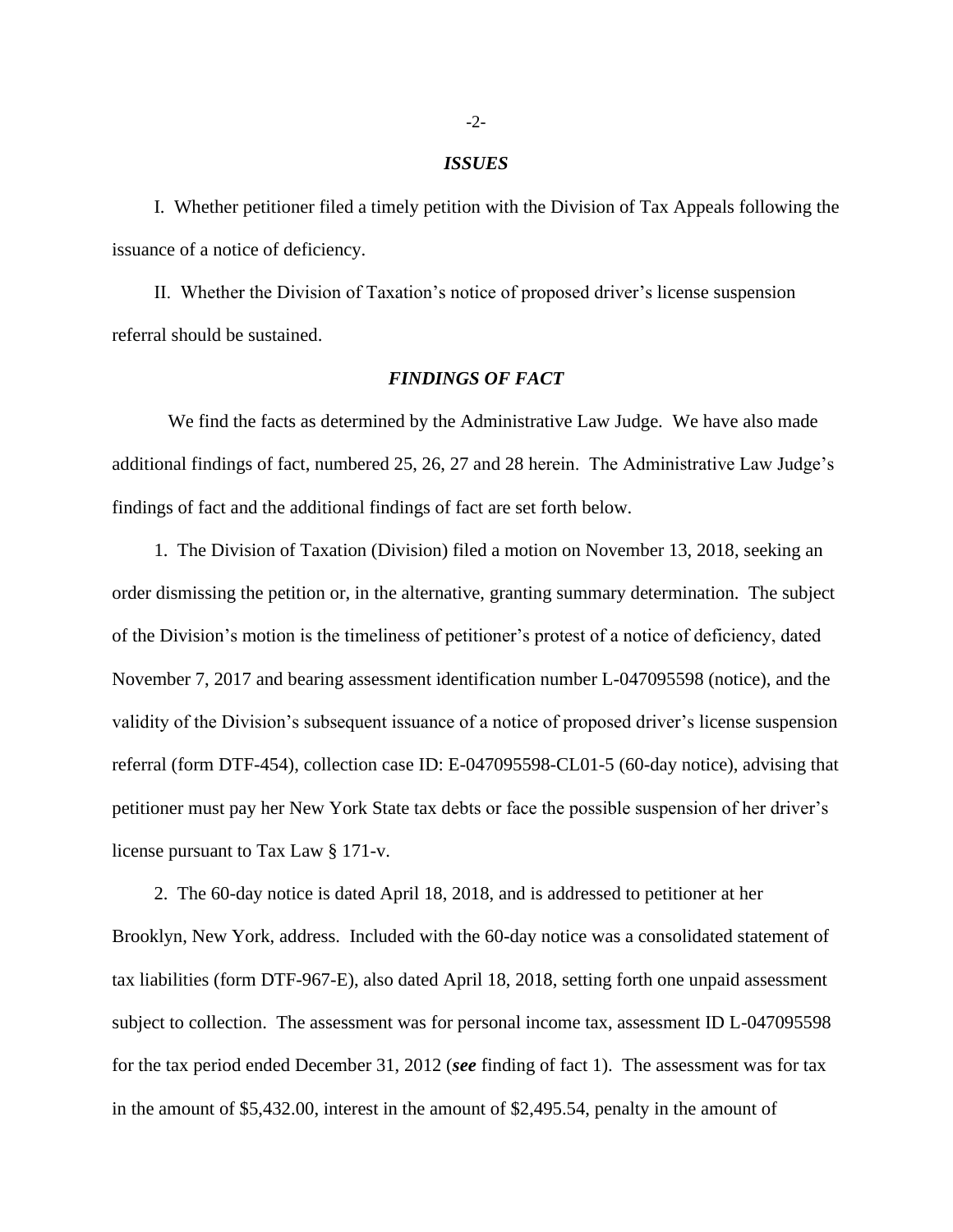\$2,817.09, and acknowledged a payment/credit of \$21.40, leaving a total balance due of \$10,723.23.

3. The 60-day notice indicated that a response was required within 60 days from its mailing, or the Division would notify the New York State Department of Motor Vehicles (DMV) and petitioner's driver's license would be suspended. The front page of the 60-day notice informed petitioner that unless one of the exemptions on the back page of the 60-day notice applied, she was required to either pay the amount due or set up a payment plan in order to avoid suspension of her license.

4. The back page of the 60-day notice is titled, "How to respond to this notice." The opening sentence directly beneath the title lists a phone number and instructs the recipient that "[i]f any of the following apply," he or she is to call the Division at that number. Furthermore, the recipient is advised that he or she may be asked to supply proof in support of his or her claim.

5. The first two headings under the title, "How to respond to this notice," are "child support exemption" and "commercial driver's license exemption." The third heading, "Other grounds," states that the recipient's driver's license will not be suspended if any of the following apply:

"You are not the taxpayer named in the notice. The tax debts have been paid. The Tax Department [Division] is already garnishing your wages to pay these debts. Your license was previously selected for suspension for unpaid tax debts *and*: you set up a payment plan with the Tax Department [Division], *and* the Tax Department [Division] erroneously found you failed to comply with that payment plan on at least two occasions in a twelve-month period."

Also listed under "Other grounds" is the statement that the recipient may contact the Division to establish that he or she is eligible for innocent spouse relief under Tax Law § 654, or that enforcement of the underlying tax debts has been stayed by the filing of a bankruptcy petition.

-3-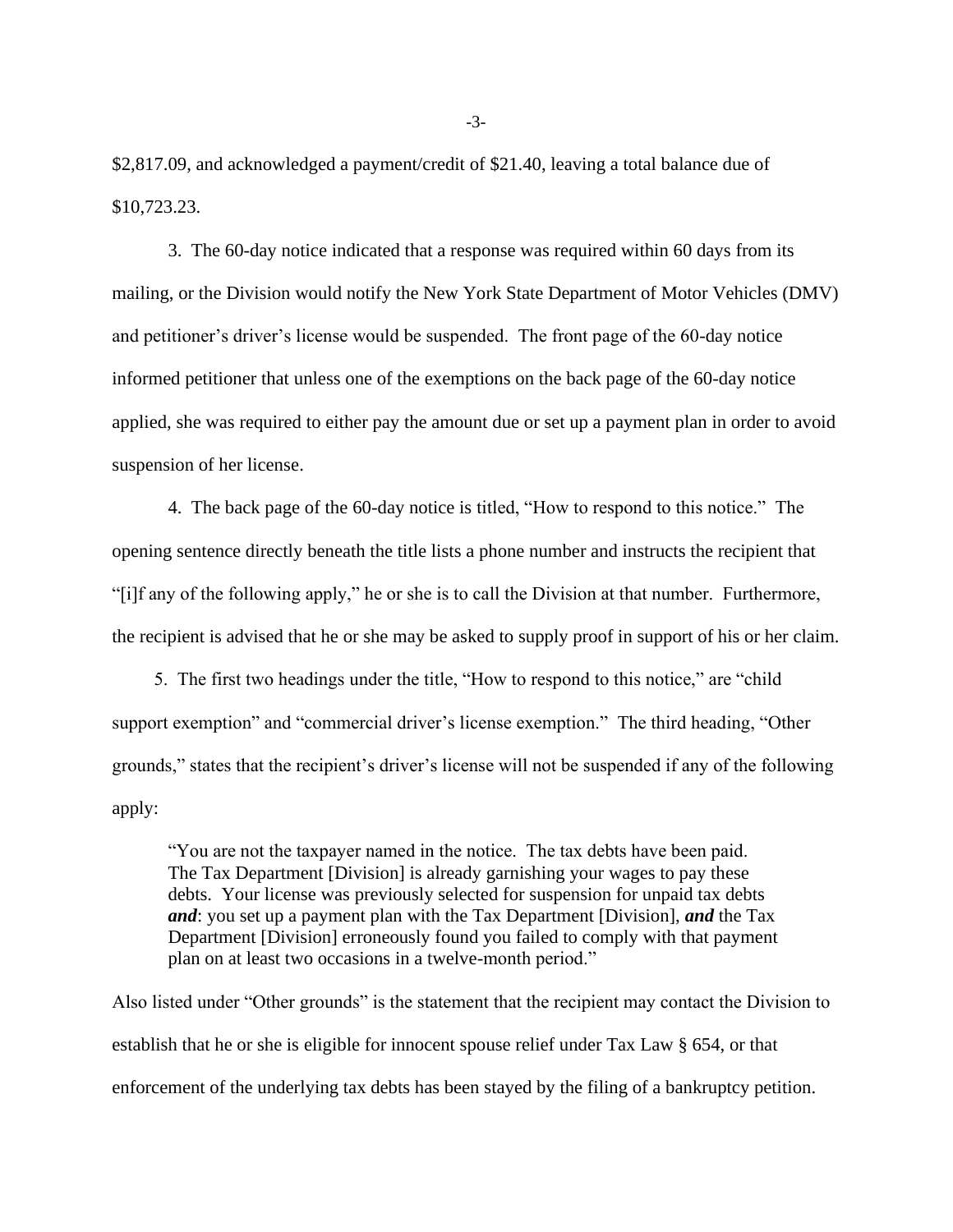6. Under the heading, "Protests and legal actions," it is explained that if the recipient protests with the Tax Department, or brings a legal action, he or she may only do so based upon the grounds listed above. Furthermore, under a heading titled, "If you do not respond within 60 days," the recipient is informed the Division will provide DMV with the information necessary to suspend the recipient's driver's license, unless the recipient does one of the following within 60 days: resolves his or her tax debts or sets up a payment plan; notifies the Division of his or her eligibility for an exemption; or protests the proposed suspension of his or her license by either filing a request for conciliation conference with the Division's Bureau of Conciliation and Mediation Services (BCMS), or filing a petition with the Division of Tax Appeals.

7. On June 11, 2018, the Division of Tax Appeals received a petition protesting both the 60-day notice and the notice. The petition was delivered by Untied States Postal Service (USPS) mail and the envelope containing the petition bore sufficient postage. There is no postmark on the envelope. Petitioner signed and dated the petition June 6, 2018.

8. The petition does not challenge the Division's issuance, or petitioner's receipt of, either the 60-day notice or the notice. Instead, the petition states that petitioner was unable to file her taxes due to severe health and other issues and that the Division's assessment of her income for 2012 is erroneous.

#### The Notice

9. In support of its motion, the Division submitted: (i) an affidavit, dated November 9, 2018, of Hannelore Smith, Esq., an attorney employed in the Division's Office of Counsel; (ii) an affidavit, dated November 2, 2018, of Deena Picard, a Data Processing Fiscal Systems Auditor 3 and Acting Director of the Division's Management Analysis and Project Services Bureau (MAPS); (iii) a copy of pages 1, 793 and 1,554 of a "Certified Record For - DTF-962-F-

-4-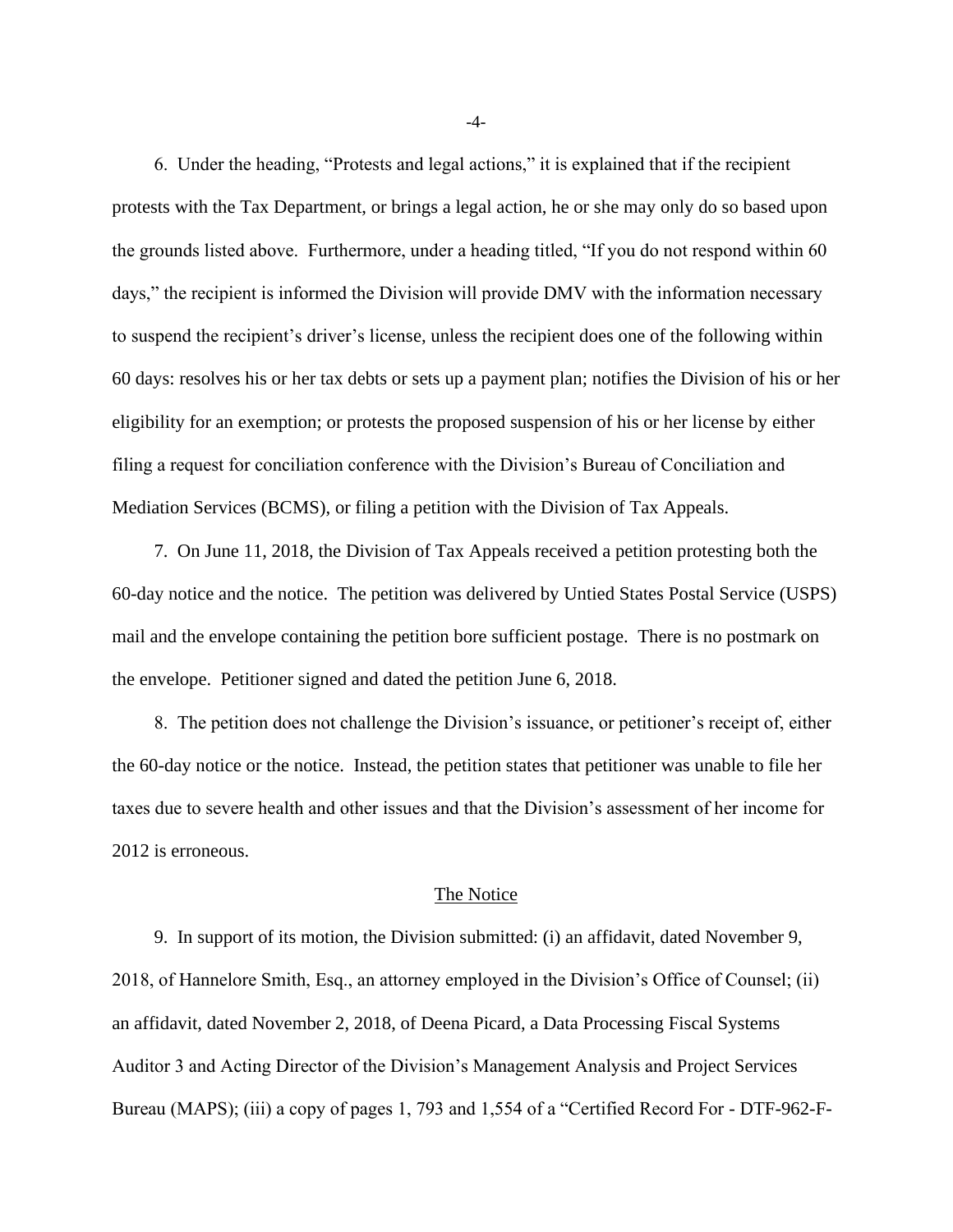E - Not of Def Follow Up DTF-962-F-E - Not of Def Follow Up" (CMR); (iv) an affidavit, dated November 2, 2018, of Fred Ramundo, a supervisor in the Division's mail room; (v) a copy of the November 7, 2017 notice with the associated cover sheet addressed to petitioner; (vi) an affidavit, dated October 30, 2018, of Heidi Corina, a Legal Assistant 2 in the Division's Office of Counsel; (vii) a Request for Delivery Information/Return Receipt After Mailing (USPS form 3811-A) and the USPS response to such request dated October 22, 2018; and (viii) a copy of petitioner's 2011 New York State resident income tax return (form IT-201), electronically filed on October 15, 2012, which lists the same address for petitioner as that listed on the notice and the petition, and was the last return filed with the Division prior to the issuance of this notice.

10. The affidavit of Deena Picard, who has been in her current position since May 2017 and was previously a Data Processing Fiscal Systems Auditor 3 since February 2006, sets forth the Division's general practice and procedure for processing statutory notices. Ms. Picard, as the Acting Director of MAPS, which is responsible for the receipt and storage of CMRs, is familiar with the Division's Case and Resource Tracking System (CARTS) and the Division's past and present procedures as they relate to statutory notices. Statutory notices are generated from CARTS and are predated with the anticipated date of mailing. Each page of the CMR lists an initial date that is approximately 10 days in advance of the anticipated date of mailing. Following the Division's general practice, this date was manually changed on the first and last pages of the CMR in the present case to the actual mailing date of "11/7/17." It is also the Division's general practice that all pages of the CMR are banded together when the documents are delivered into the possession of the USPS and remain so when returned to the Division. The pages of the CMR stay banded together unless otherwise ordered. The page numbers of the

-5-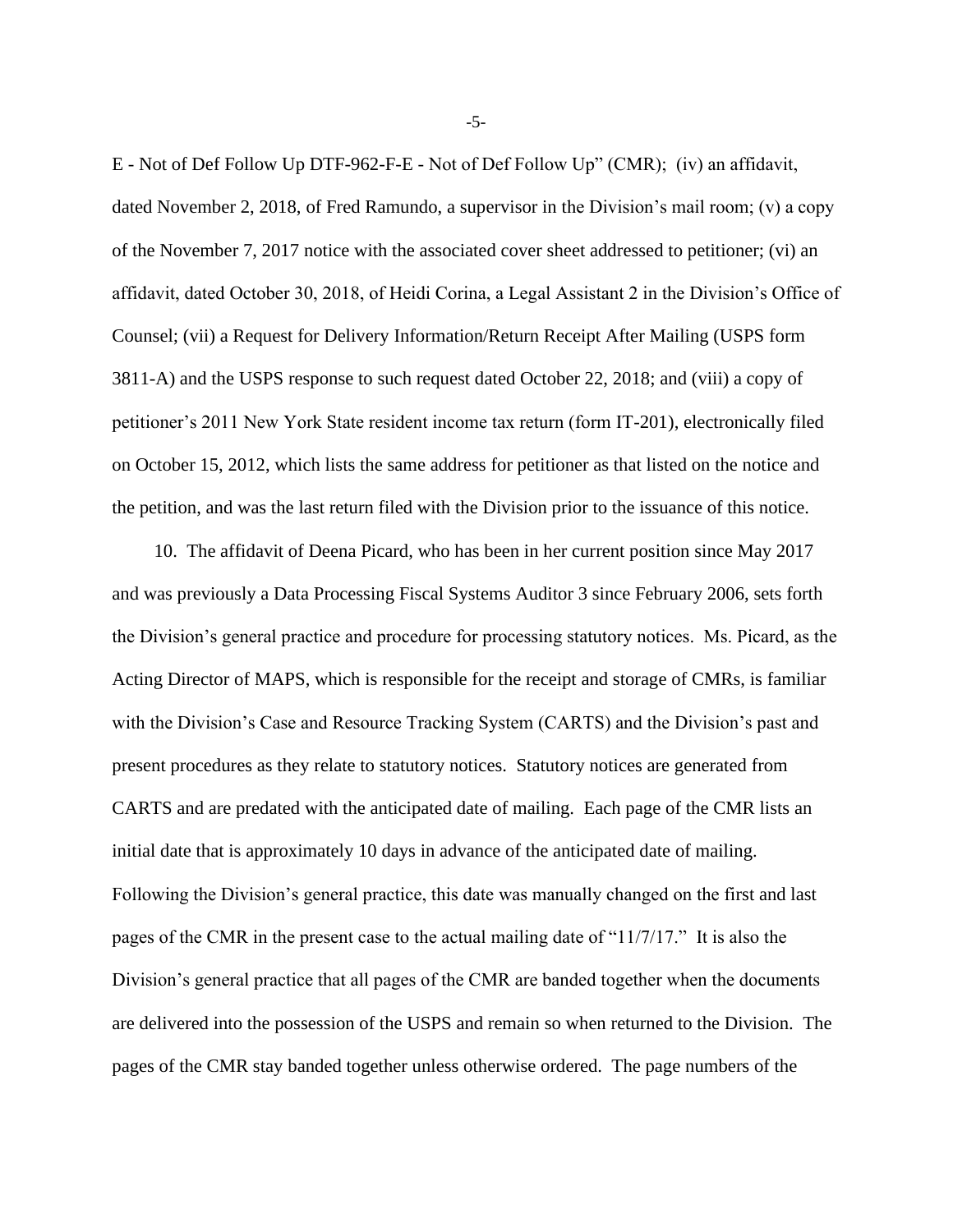CMR run consecutively, starting with "PAGE: 1," and are noted in the upper right corner of each page.

11. All notices are assigned a certified control number. The certified control number of each notice is listed on a separate one-page mailing cover sheet, which also bears a bar code, the mailing address and the Departmental return address on the front, and taxpayer assistance information on the back. CARTS also generates any enclosures referenced within the body of each notice, and each notice, with its accompanying mailing cover sheet and appropriate enclosures is a discrete unit within the batch of notices, and the mailing cover sheet is the first sheet in the unit.

12. The CARTS-generated CMR for each batch of notices lists each notice in the order the notices are generated in the batch. The certified control number is also listed on the CMR under the heading entitled "Certified No." The assessment numbers are listed under the heading "Reference No." The names and addresses of the recipients are listed under "Name of Addressee, Street, and PO Address." Each CMR and associated batch of statutory notices are forwarded to the Division's mail room together.

13. The CMR for the batch of notices to be issued on November 7, 2017, including the notice addressed to petitioner herein, allegedly consisted of 1,554 cut sheet pages. As noted, the Division included herein only page "1" (the first page), page "793" (the page on which information pertaining to petitioner appears) and page "1,554" (the last page of the CMR). Each of these three pages includes in its upper left corner the preprinted year/day/time "run" listing of "20173050635." Appearing in the upper right corner of the pages 1 and 1,554 is the handwritten date "11/7/17," reflecting the manual change made by the Division personnel to ensure that the preprinted date on the CMR was changed to conform with the actual date on which the statutory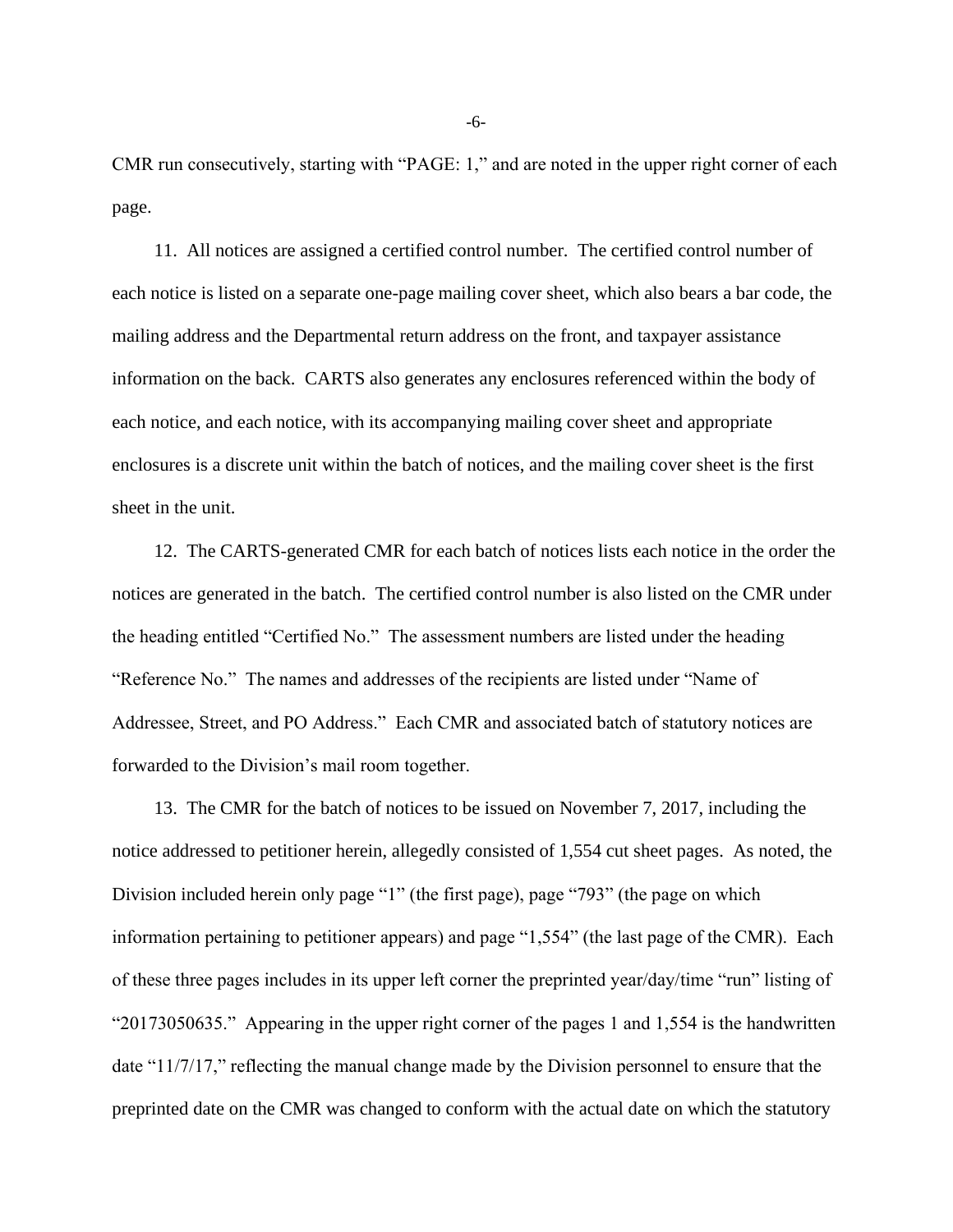notices and the CMR were delivered into the possession of the USPS. Each of the foregoing three pages includes a USPS postmark, dated November 7, 2017, of the USPS Albany, New York, General Mail Facility. Pages 1 and 793 each include 15 entries, and page 1,554 includes eight entries. Ms. Picard noted that the portions of the CMR that were attached to her affidavit had been redacted to preserve the confidentiality of information relating to taxpayers who are not involved in this proceeding.

14. Page 793 of the CMR indicates that a notice of deficiency with certified control number 7104 1002 9735 3910 1830, and reference number L-047095598, was mailed to petitioner at the Brooklyn, New York, address listed on the subject notice of deficiency. The corresponding mailing cover sheet, attached to the Picard affidavit as exhibit "B," bears this same certified control number and petitioner's name and address as noted.

15. Appearing below the eight entries on page 1,554 of the CMR is the preprinted heading "TOTAL PIECES AND AMOUNTS," next to which the preprinted number "22,662" and the handwritten number "22,662" appear. Immediately below this heading is the preprinted heading "TOTAL PIECES RECEIVED AT POST OFFICE," next to which are the initials of the USPS employee.

16. The affidavit of Fred Ramundo, a supervisor in the Division's mail room and whose current title is Stores and Operations Supervisor, describes the general operations and procedures of the Division's mail room. Mr. Ramundo has been in his position since 2013 and, as a result, is familiar with the practices of the mail room with regard to statutory notices. Under the Division's standard mailing procedures, statutory notices that are ready for mailing are received by the mail room in an area designated for "Outgoing Certified Mail." Each notice in a batch is preceded by its mailing cover sheet and is accompanied by any required enclosures, and each

-7-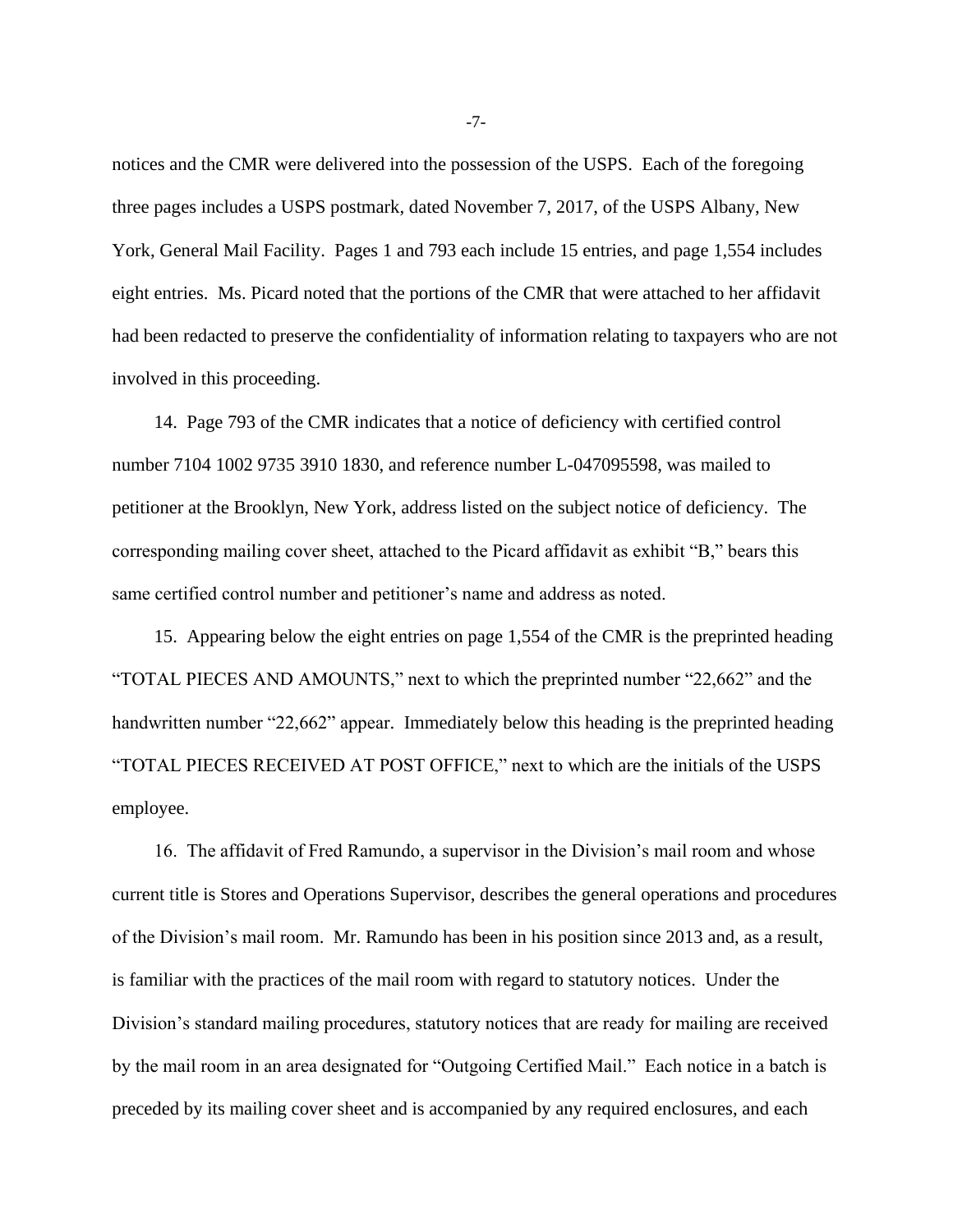batch includes its accompanying CMR. A member of the mail room staff retrieves the notices and mailing cover sheets and operates a machine that puts each notice and mailing cover sheet into a windowed envelope, so that the address and certified number from the mailing cover sheet show through the window. The staff member then weighs, seals and places postage and fee amounts on each envelope. A mail processing clerk thereafter checks the first and last pieces listed on the CMR against the information contained on the CMR, and then performs a random review of up to 30 pieces of certified mail listed on the CMR by checking those envelopes against the information listed on the CMR. In turn, a member of the mail room staff delivers the sealed, stamped envelopes and the CMR to one of the various USPS branches located in the Albany, New York, area. A USPS employee then affixes his or her initials or signature and a USPS postmark to a page or pages of the CMR to indicate receipt of the mail listed on the CMR and of the CMR itself. The mail room further requests that the USPS either circle the total number of pieces received or indicate the total number of pieces received by writing the number on the CMR.

17. The CMR is the Division's record of receipt by the USPS for the pieces of certified mail listed thereon. In the ordinary course of business, the CMR is picked up at the post office by a staff member on the following day after its initial delivery and is then delivered back to the Division for storage and retention.

18. Based upon his review of the affidavit of Ms. Picard, the exhibits attached thereto and the CMR, Mr. Ramundo avers that on November 7, 2017, an employee of the mail room delivered an item of certified mail addressed to petitioner at her Brooklyn, New York, address to the USPS in Albany, New York, in a sealed postpaid windowed envelope for delivery by certified mail. He states that he can also determine that a member of the mail room staff

-8-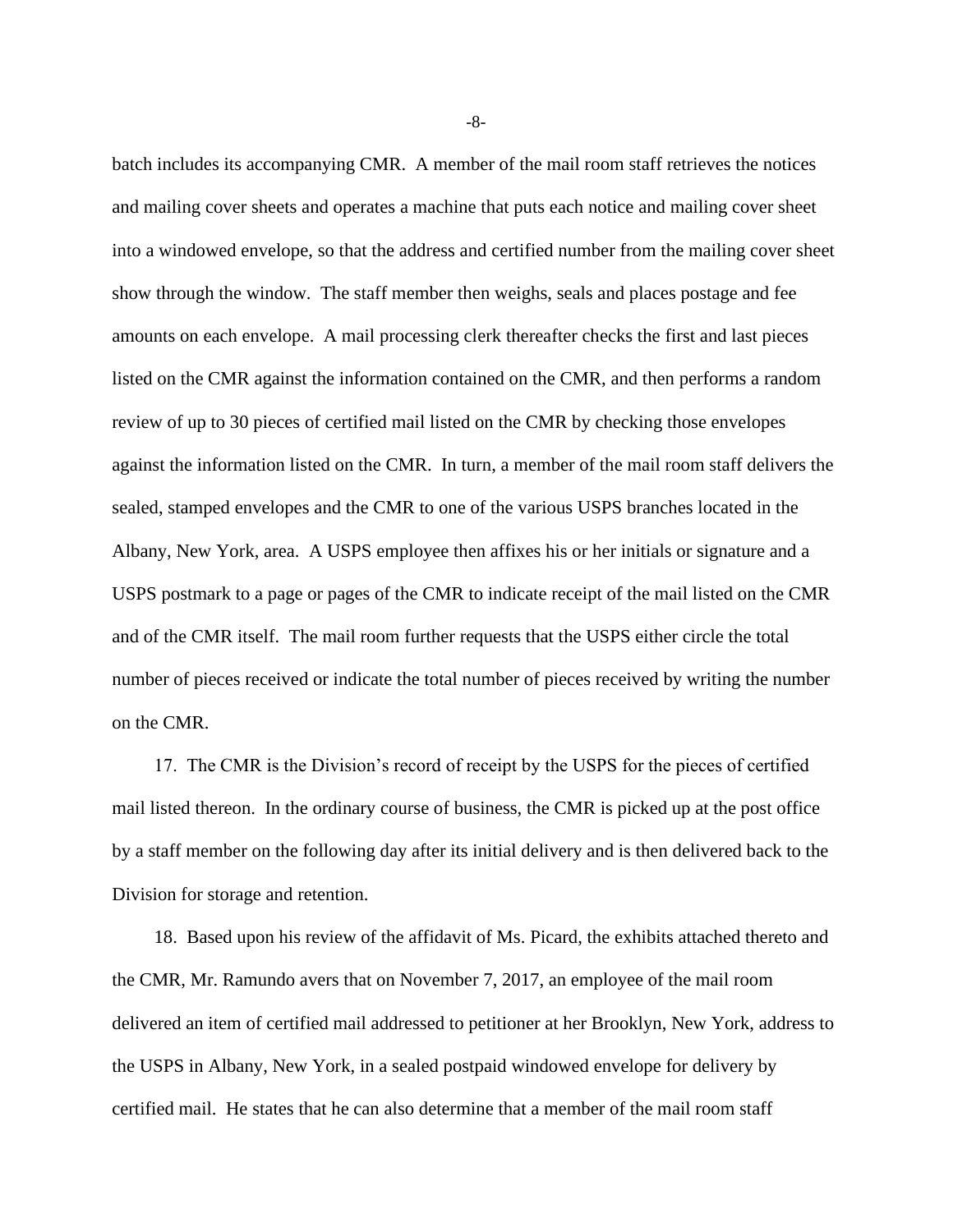obtained the CMR delivered to and accepted by the USPS on November 7, 2017 to be kept as part of the records of the Division. Mr. Ramundo asserts that the procedures described in his affidavit are the regular procedures followed by the mail room in the ordinary course of business when handling items to be sent by certified mail and that these procedures were followed in mailing the piece of certified mail to petitioner on November 7, 2017.

19. The affidavit of Heidi Corina, a Legal Assistant 2 in the Division's Office of Counsel, details her filing of USPS form 3811-A (request for delivery information/return receipt after mailing) in this matter. Filing USPS form 3811-A commences a process by which post-mailing, return receipt, delivery confirmation may be obtained from the USPS with regard to a mailing made by registered, certified, insured or express mail. In this instance, Ms. Corina filed form 3811-A seeking information for the item mailed by the Division under certified number 7104 1002 9735 3910 1830 on November 7, 2017, from the Albany, New York, branch of the USPS to "Coleman-Andrea J" at a Brooklyn, New York, address. In response, the USPS confirmed delivery of certified mail item number 7104 1002 9735 3910 1830 on November 10, 2017 at 3:55 p.m. in Brooklyn, New York 11238. The scanned image of the recipient's signature as shown on the USPS response is illegible. The scanned address of the recipient indicates the same Brooklyn, New York, address as listed on the notice.

#### The 60-Day Notice

20. The Division also submitted with its motion an affidavit, dated November 9, 2018, of Todd Lewis, who is employed as a Tax Compliance Manager 4 with the Division's Civil Enforcement Division (CED). Mr. Lewis's responsibilities and duties include overseeing the operations of the CED's Operations Analysis and Support Bureau and working with the Office of Information Technology Services. His affidavit is based upon his personal knowledge of the

-9-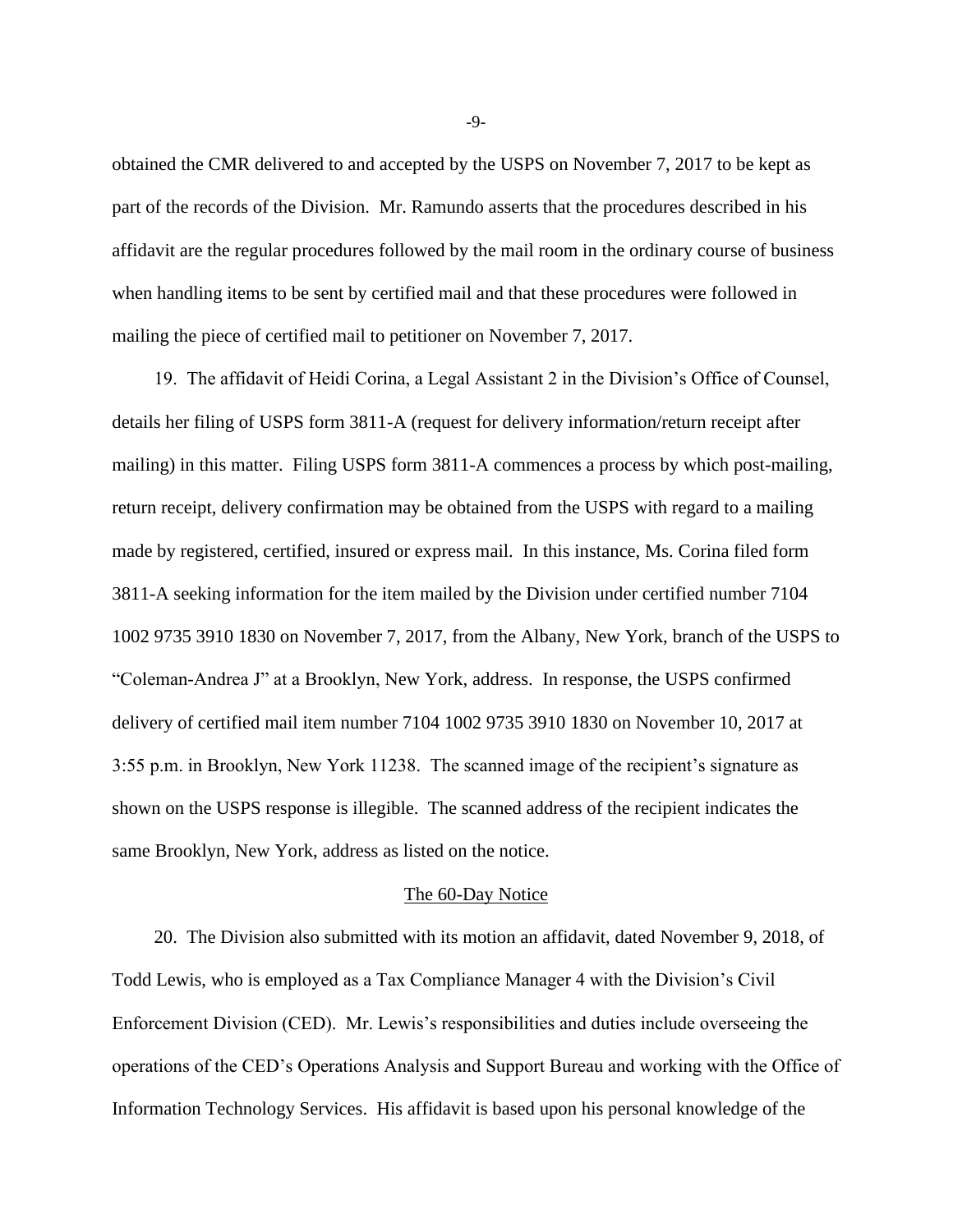facts in this matter and a review of the Division's official records, which are kept in the ordinary course of business.

21. Mr. Lewis's affidavit details the sequential actions, i.e., the initial process, the DMV data match, the suspension process and the post-suspension process undertaken by the Division in carrying out the license suspension program authorized by § 171-v of the Tax Law. These steps are summarized as follows:

a) The "Initial Process" involves the Division's identification of taxpayers who may be subject to the issuance of a 60-day notice of proposed driver's license suspension referral under Tax Law § 171-v. First, the Division internally sets the following selection criteria: the taxpayer has an outstanding cumulative balance of tax, penalty and interest in excess of \$10,000.00; the age of the assessment used to determine the cumulative total must be less than 20 years from the notice and demand issue date; all cases in formal or informal protest, and all cases in bankruptcy status are eliminated; all cases where taxpayers have active approved payment plans are excluded; and any taxpayer with a "taxpayer deceased" record on his or her collection case is excluded.

Next, the criteria are utilized to search the Division's databases on a weekly basis, and a file is created of possible taxpayers to whom a 60-day notice of proposed driver's license suspension referral could be sent. This process involves first utilizing the criteria to identify taxpayers owing a cumulative and delinquent tax liability (tax, penalty and interest) in excess of \$10,000.00 in the relevant time frame, and then for each such identified candidate, determining whether that candidate would be excluded under any of the following criteria:

- a formal or informal protest has been made with respect to any assessment included in the cumulative balance of tax liability where the elimination of such assessment(s) would leave the balance of such liability below the \$10,000.00 threshold for license suspension;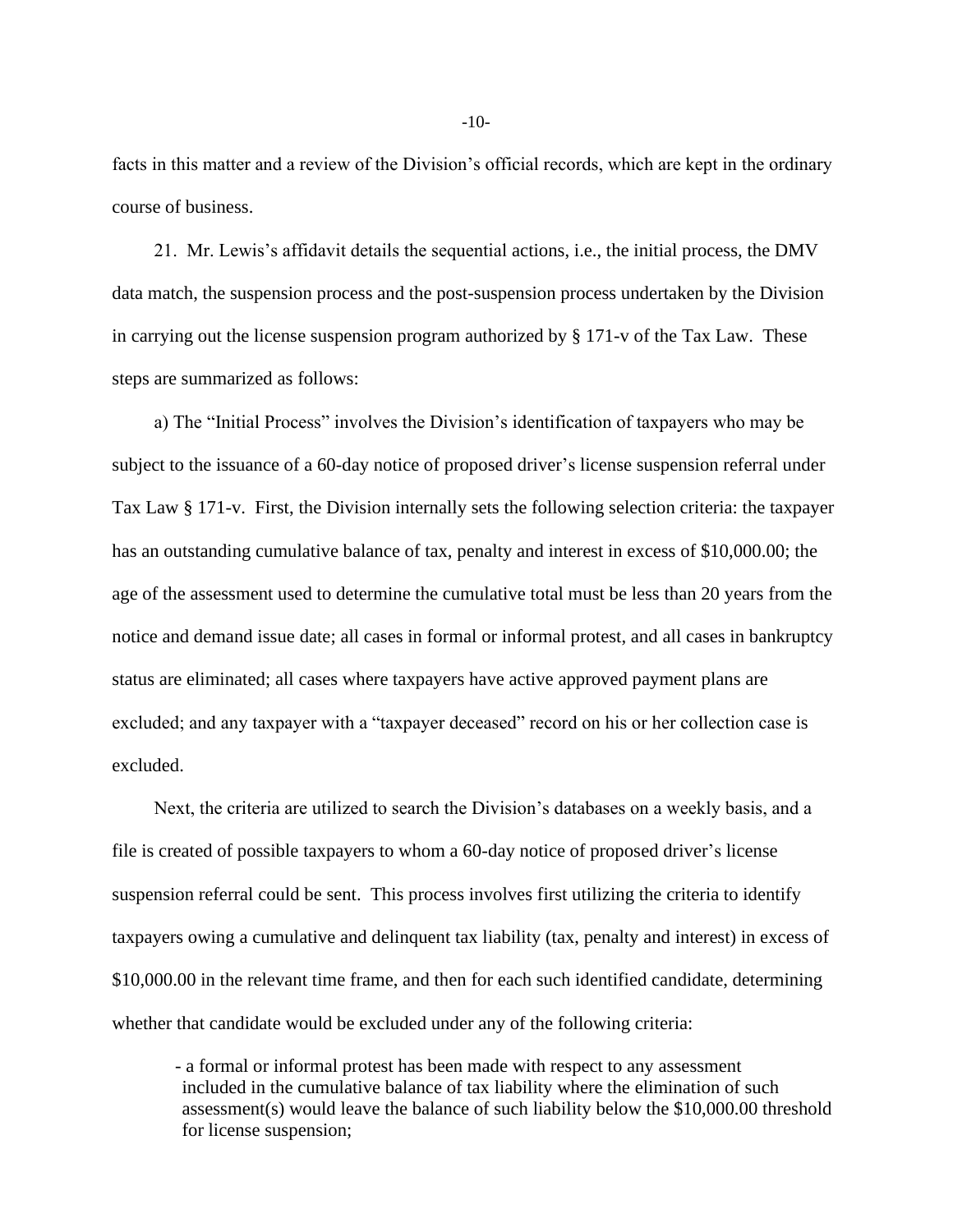- the taxpayer is in bankruptcy;

- the taxpayer is deceased; or

- the taxpayer is on an active approved payment plan.

b) the "DMV Data Match" involves the Division providing identifying information to DMV for each taxpayer not already excluded under the foregoing criteria to determine whether the taxpayer has a qualifying driver's license potentially subject to suspension per Tax Law § 171-v. DMV then conducts a data match of the information provided by the Division with its information and returns the following information to the Division: (1) social security number; (2) last name; (3) first name; (4) middle initial; (5) name suffix; (6) DMV client ID; (7) gender; (8) date of birth; (9) street; (10) city; (11) state; (12) zip code; (13) license class; and (14) license expiration date.

Once the Division determines that a taxpayer included in the DMV Data Match has a qualifying driver's license, that taxpayer is put into the suspension process.

c) The "Suspension Process" commences with the Division performing a post-DMV data match review to confirm that the taxpayer continues to meet the criteria for suspension detailed above in (a). If the taxpayer remains within the criteria for suspension, then a 60-day notice of proposed driver's license suspension referral will be issued to the taxpayer via regular United States mail.

After 75 days with no response from the taxpayer and no update to the case such that the matter no longer meets the requirements for license suspension (i.e., the case is not on hold or closed), the case will be electronically sent by the Division to DMV for license suspension.<sup>1</sup> Such case data is sent daily,

 $<sup>1</sup>$  Prior to license suspension, the Division performs another compliance check of its records. If, for any reason, a taxpayer</sup> "fails" the compliance criteria check, the case status will be updated to "on-hold" or "closed" (depending on the circumstances) and the suspension will be stayed. If the status is "on-hold," the 60-day notice of proposed driver's license suspension referral remains on the Division's system but the suspension will not proceed until the "on-hold" status is resolved. If the suspension is "closed," the 60-day notice will be canceled. If the taxpayer "passes" this final compliance check, the suspension by DMV will proceed.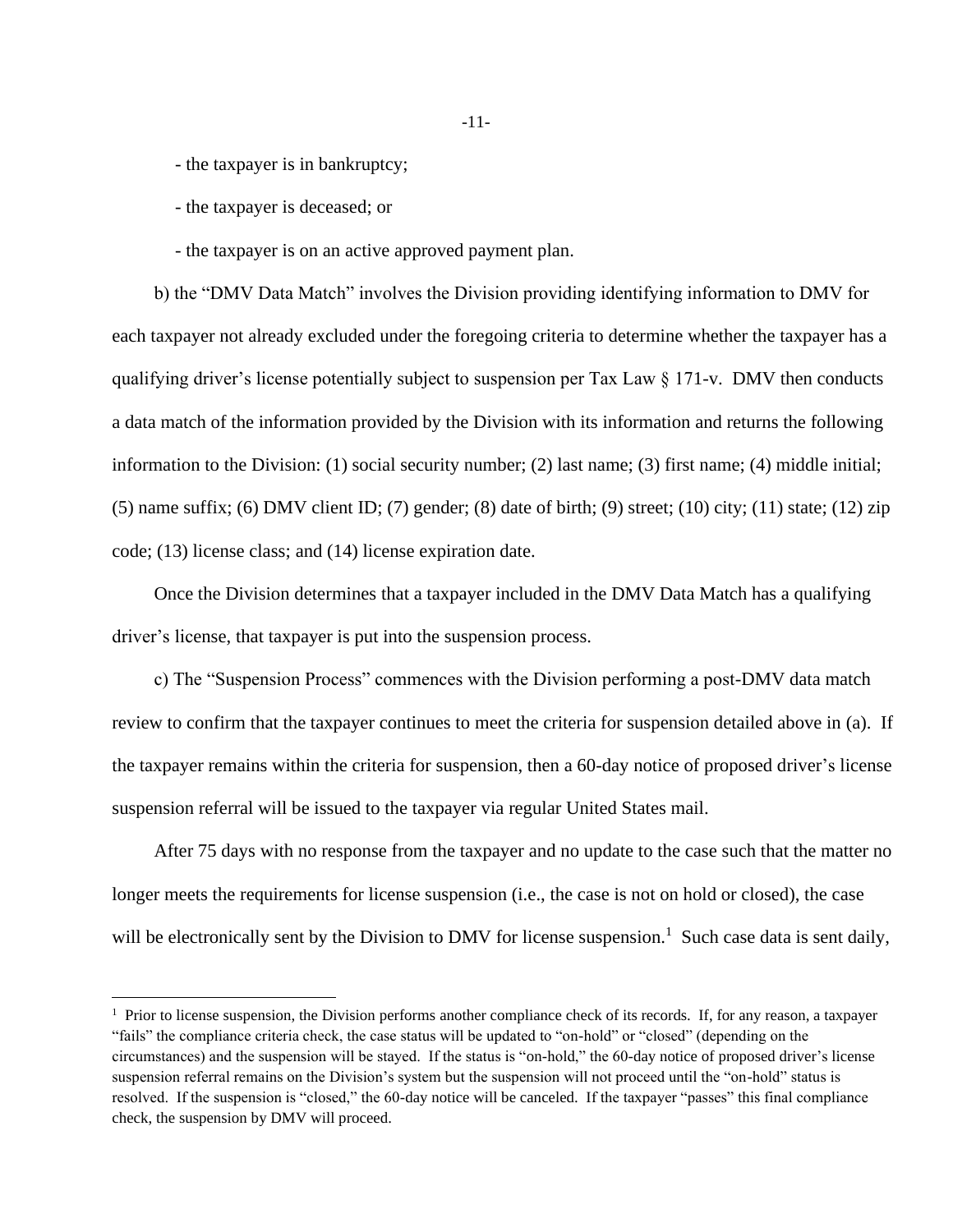Monday through Friday, by the Division to DMV. DMV then sends a return data file to the Division each day confirming data records that were processed successfully and indicating any data records with an issue. The Division investigates those data records with an issue. With regard to the data records that were processed successfully, DMV sends a 15-day letter to the taxpayer, advising of the impending license suspension. In turn, if there is no response from the taxpayer, and DMV does not receive a cancellation record from the Division, the taxpayer's license will be marked as suspended on the DMV database.

d) The "Post-Suspension Process" involves monitoring events subsequent to license suspension so as to update the status of a suspension that has taken place. Depending upon the event, the status of a suspension may be changed to "on-hold" or "closed." A change to "on-hold" status can result from events such as those set forth above in (a) (e.g., the filing of a protest, a bankruptcy filing, or the creation and approval of an installment payment agreement). Where a subsequent event causes a case status change to "on-hold," the license suspension would be revoked by DMV and the matter would not be referred back to DMV by the Division for resuspension until resolution of the "on-hold" status; however, the 60-day notice of proposed driver license suspension referral would remain in the Division's system. If the status is changed to "closed," the 60-day notice of proposed driver license suspension referral is canceled.

22. Mr. Lewis's affidavit also fully details how that process was followed by the Division in the instant matter concerning the 60-day notice issued to petitioner. A copy of the 60-day notice of proposed driver's license suspension referral and the consolidated statement of tax liabilities described in findings of fact 1 and 2, and a payment document (form DTF-968.4), by which petitioner could remit payment against the liability in question, were included with Mr. Lewis's affidavit. Mr. Lewis avers that, based upon his review of Division records and his

-12-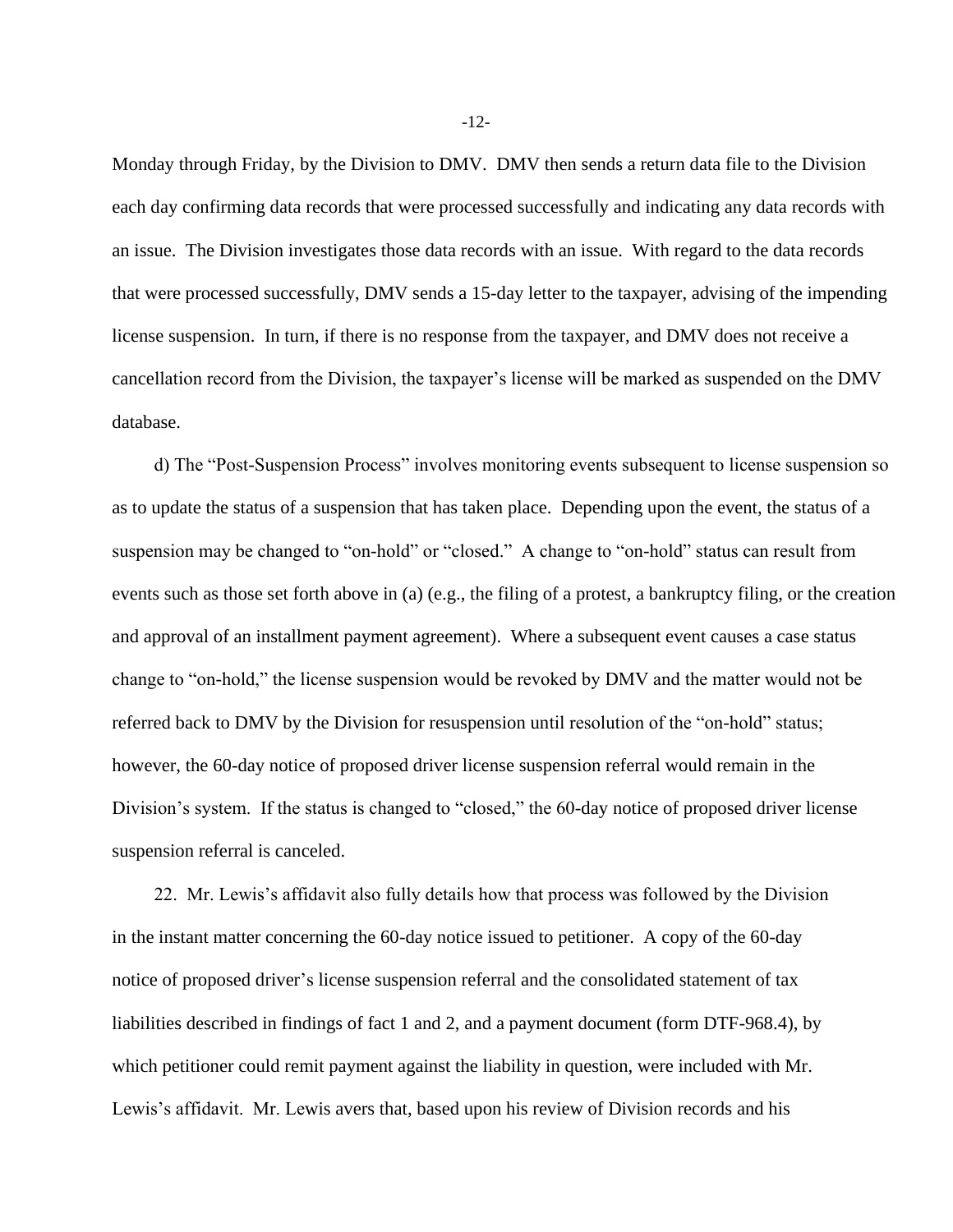personal knowledge of Departmental policies and procedures regarding driver's license suspension referrals, the issuance of the 60-day notice to petitioner on April 18, 2018 comports with statutory requirements, petitioner has not raised any of the specifically listed grounds for challenging such a notice set forth at Tax Law § 171-v (5) and, therefore, the 60-day notice has not been, and should not be, canceled.

23. In its answer to the petition, and in its representative's affirmation submitted in support of the motion, the Division maintained that petitioner: a) had not argued or provided any basis to establish that the liability asserted in the notice (L-047095598) is not fixed, final and outstanding (*see* finding of fact 2), and b) had not sought relief from the proposed suspension of her driver's license under any of the six specifically enumerated grounds for such relief set forth at Tax Law § 171-v (5) (i) - (vi). The Division thus argued below that the proposed suspension is proper, and that there is no basis for administrative or judicial review of such proposed suspension, including review by the Division of Tax Appeals. Accordingly, the Division sought dismissal of the petition for lack of jurisdiction or summary determination in its favor.

24. Petitioner responded to the Division's motion by letter, dated January 30, 2019. Petitioner did not contest the issuance of either the November 7, 2017 notice or the 60-day notice but asserted that she failed to timely respond to the November 7, 2017 notice because of numerous financial and legal issues. Petitioner stated, "[a]s to the Notice of Suspension, the only arguments I could make pertain to the substance of the assessment, i.e., that it is erroneous, or that the totality of the circumstances make the application of this section of the law to me unfair."

25. Chapter 59 of the Laws of 2019 was signed into law on April 12, 2019. Part EEE, section 1, of that chapter amended Tax Law § 171-v by adding two new grounds upon which a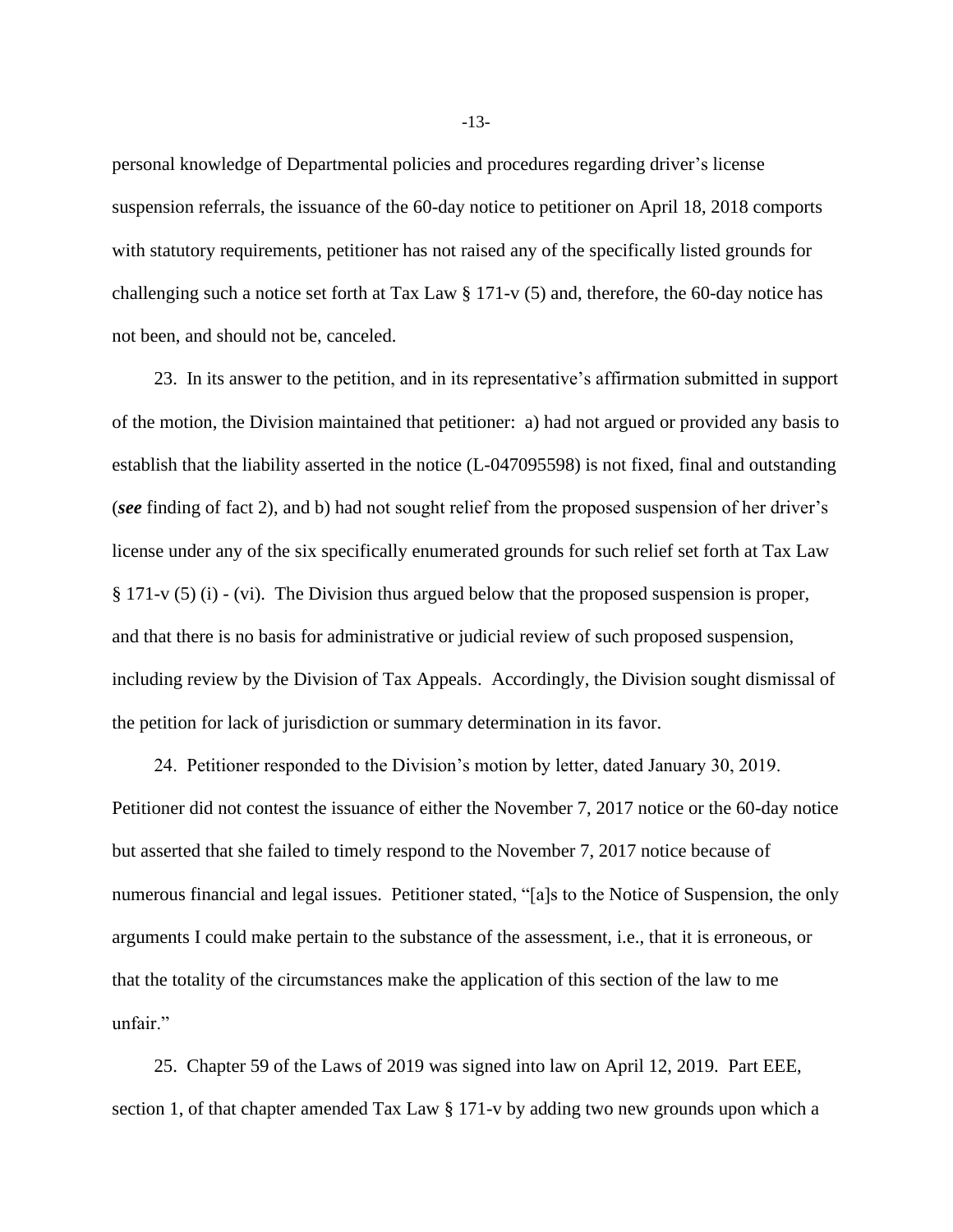taxpayer may challenge a notice of driver's license suspension referral. That chapter became effective on July 11, 2019, during the pendency of petitioner's exception.

26. On January 6, 2020, the Tax Appeals Tribunal sent correspondence to the parties seeking input regarding whether the Tax Law amendment referred to in finding of fact 25 was applicable to the instant proceedings.

27. Petitioner responded to the Tribunal's January 6, 2020 correspondence by letter dated January 27, 2020. Attached to petitioner's letter was a notice of approval for public assistance, dated December 30, 2019.

28. The Division granted petitioner an exemption from the New York State driver's license suspension program on the basis of the evidence produced by petitioner demonstrating that she is a recipient of public assistance.

### *THE DETERMINATION OF THE ADMINISTRATIVE LAW JUDGE*

The Administrative Law Judge first noted the standard of review for a motion seeking an order dismissing the petition or, in the alternative, granting summary determination.

Next, the Administrative Law Judge observed that there is a 90-day statutory time limit to file a petition for hearing or a request for a conciliation conference following the issuance of a notice of deficiency and that the Division of Tax Appeals lacks jurisdiction to consider the merits of any petition filed beyond the 90-day time limit. The Administrative Law Judge noted the statutory requirements for the mailing of a notice of deficiency and observed that the Division may meet its burden of proving proper mailing by establishing its standard mailing procedure and that such procedure was followed in this specific case. The Administrative Law Judge determined that, while the Division had established its standard mailing procedure through the affidavits of Ms. Picard and Mr. Ramundo, it had failed to prove that such procedure was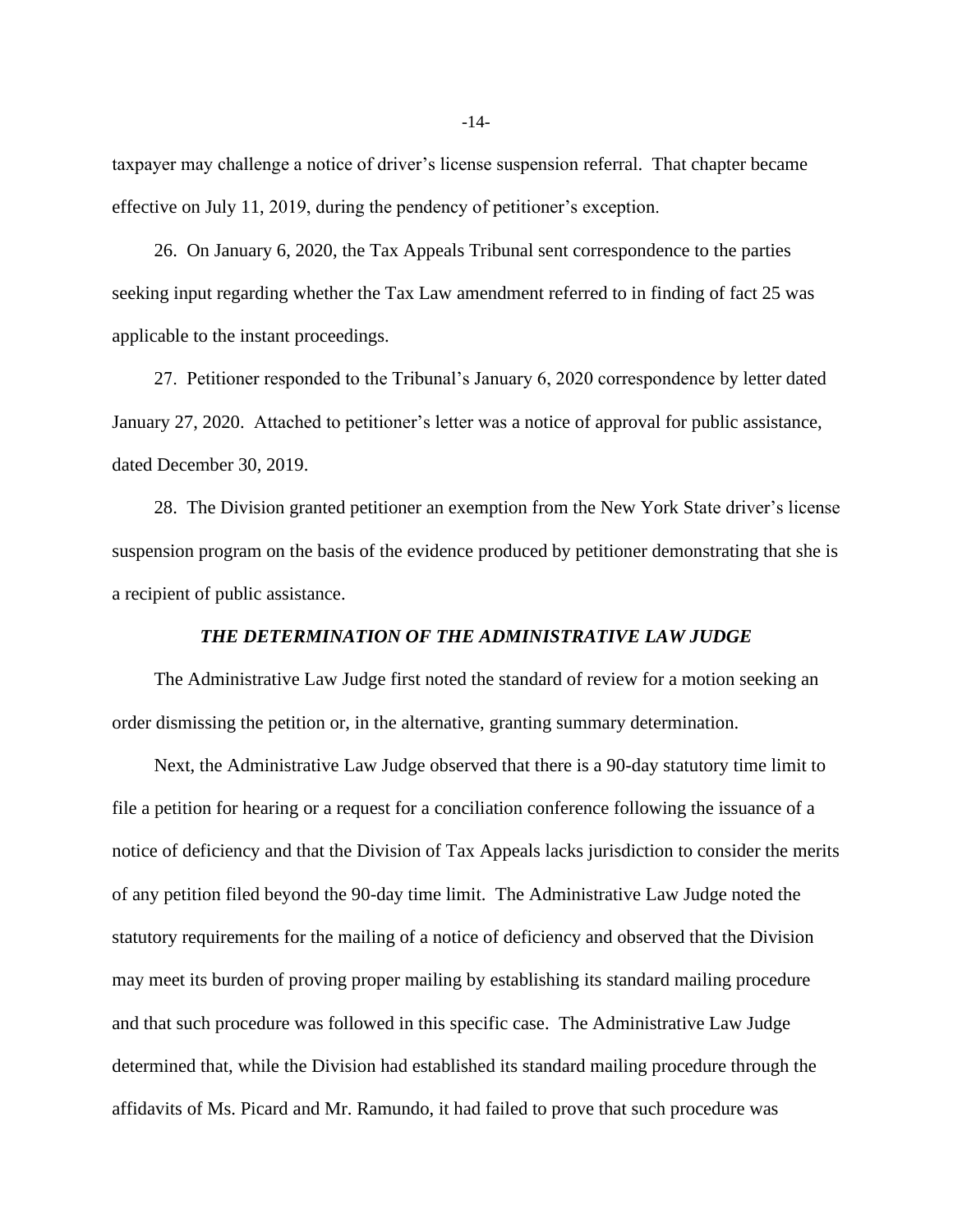followed in issuing the subject notice since it introduced only three pages of the 1,554-page CMR. The Administrative Law Judge next observed that such an inadequacy in the evidence of mailing may be overcome by evidence of delivery of the subject notice to the taxpayer. Specifically, the Administrative Law Judge determined that the affidavit of Ms. Corina and the accompanying USPS delivery information established that the notice was delivered to petitioner on November 10, 2017. The Administrative Law Judge concluded that, under such circumstances, the 90-day period for filing a petition or a request for a conciliation conference began on the date of such delivery. He determined that the latest day to file or mail the petition was February 8, 2018.

The petition was not received by the Division of Tax Appeals until June 11, 2018; however, the Administrative Law Judge observed that the envelope containing the petition did not bear a USPS postmark, which would have indicated the date of mailing. The Administrative Law Judge referred to Division of Tax Appeals' regulations governing the procedure to be followed in such circumstances and determined that, if petitioner mailed her petition on the last timely day, i.e., February 8, 2018, it should have been received by the Division of Tax Appeals on or before February 13, 2018. He found that petitioner offered no evidence as to the actual date on which the petition was deposited in the mail or as to any delay in transmission of the mail or reasons therefore. Accordingly, he granted the Division's motion to dismiss as to the notice, finding that the petition was untimely and the Division of Tax Appeals lacks jurisdiction to provide administrative review of same.

Next, the Administrative Law Judge addressed petitioner's challenge to the 60-day notice proposing the suspension of her driver's license. He first determined that the petition was timely as to the 60-day notice and that the Division of Tax Appeals has jurisdiction to hear the protest.

-15-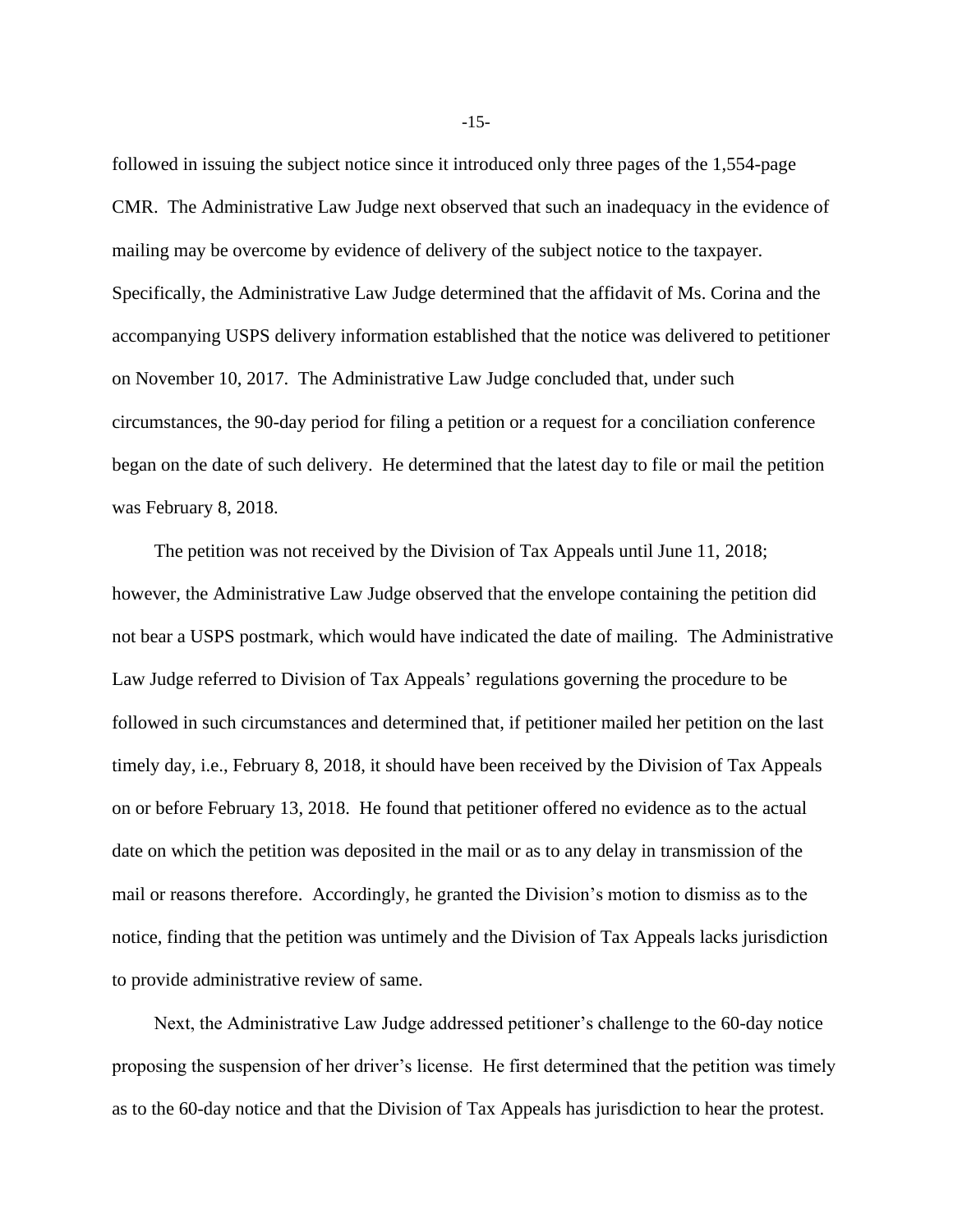The Administrative Law Judge then reviewed the limited grounds upon which a taxpayer may challenge a driver's license suspension notice under Tax Law § 171-v. He found that petitioner did not raise a challenge based on any of the grounds listed in that section. He also found that the Division had established that petitioner met the requirements for license suspension and that petitioner presented no evidence to contest the facts alleged by the Division. Accordingly, the Administrative Law Judge granted the Division's motion for summary determination as to the 60-day notice.

#### *ARGUMENTS ON EXCEPTION*

As in the proceeding below, petitioner continues to argue that her failure to respond to the notice of deficiency in a timely manner was caused by a series of extreme hardships and other difficulties. She claims that the Division's assessment is incorrect in that the proceeds from the sale of various bonds were incorrectly treated as income. Petitioner argues that the untimeliness of her protest should be excused given the serious problems she was facing and the fact that the assessment is incorrect. Petitioner asserts that a letter she sent to the Division on October 10, 2016 could be deemed an informal protest of the Division's determination of her income for the 2012 tax year. She also contends that her driver's license should not be suspended because the assessment is erroneous and that the totality of the circumstances make the application of this section of law to her unfair. She has provided evidence to the Tribunal that she is currently a recipient of public assistance.

The Division contends that the petition was untimely and that the Division of Tax Appeals is without jurisdiction to provide administrative review of the same. The Division also claims that petitioner, in her response to the motion below, did not deny receiving the notice of deficiency and did not deny that the petition was filed late. Regarding the 60-day notice, the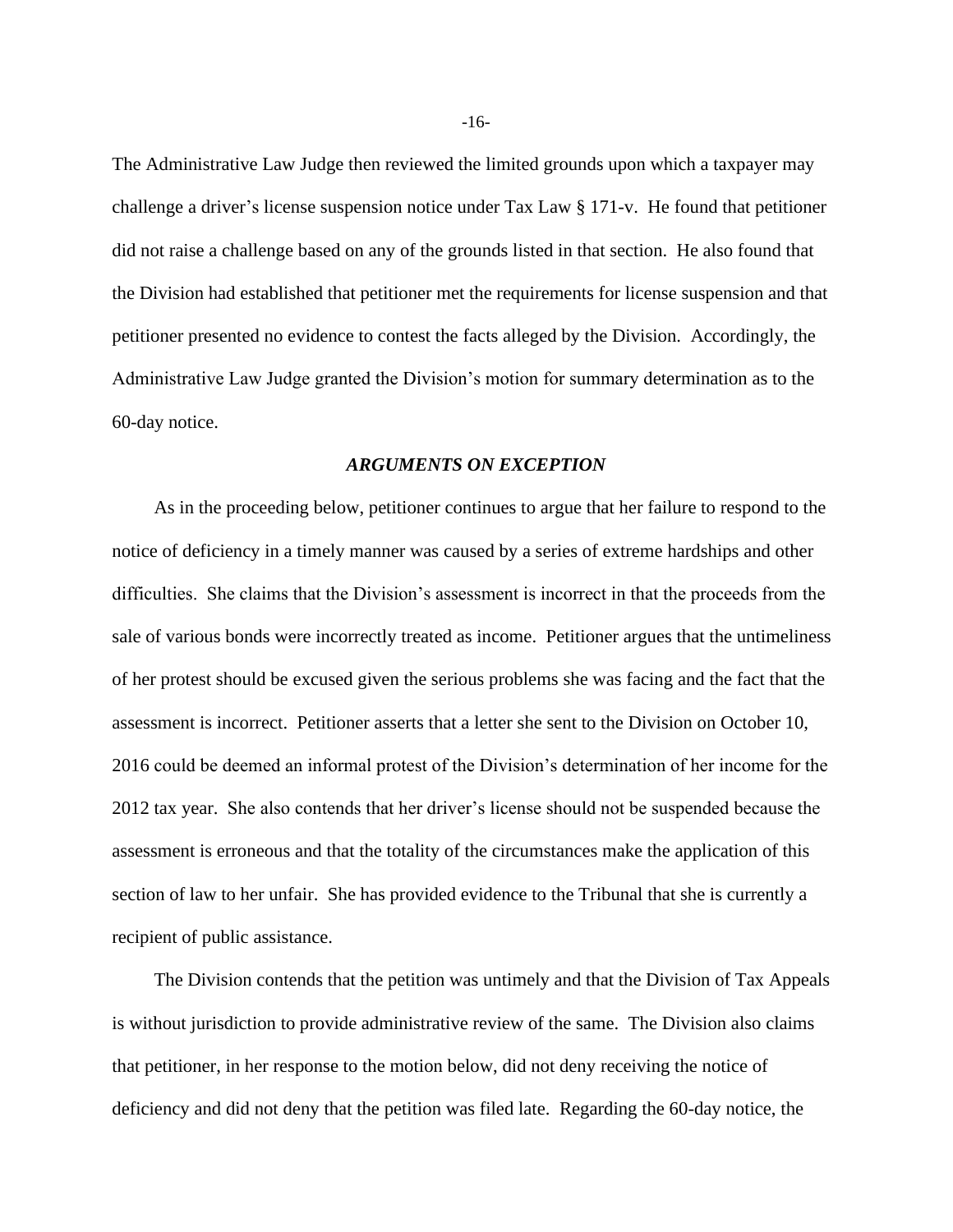Division has granted petitioner an exemption from the New York State driver's license suspension program based upon evidence that petitioner is currently a recipient of public assistance.

#### *OPINION*

The present matter came before the Administrative Law Judge as a motion to dismiss the petition pursuant to 20 NYCRR 3000.9 (a) or, in the alternative, for summary determination pursuant to 20 NYCRR 3000.9 (b). A motion for summary determination is properly granted:

"if, upon all the papers and proof submitted, the administrative law judge finds that it has been established sufficiently that no material and triable issue of fact is presented and that the administrative law judge can, therefore, as a matter of law, issue a determination in favor of any party (20 NYCRR 3000.9 [b] [1])."

The standard of review on a motion to dismiss is the same as that for a summary determination motion (*Matter of Nwankpa*, Tax Appeals Tribunal, October 27, 2016). Tax Law § 681 (a) authorizes the Division to issue notices of deficiency. That section also requires that the Division mail such notices by certified or registered mail to the taxpayer at his or her last known address. With certain exceptions not relevant here, there is a 90-day statutory time limit for filing either a request for a conciliation conference or a petition following the issuance of a notice of deficiency (Tax Law §§ 170 [3-a] [a]; 681 [b]; 689 [b]). The statutory time limit for the filing of a petition or a conciliation conference request is strictly enforced (*see e.g. Matter of Am. Woodcraft*, Tax Appeals Tribunal, May 15, 2003 [petition filed one-day late dismissed]). The Division of Tax Appeals lacks jurisdiction to consider the substantive merits of a petition filed beyond the 90-day time limit (*see e.g. Matter of Modica*, Tax Appeals Tribunal, October 1, 2015).

Where, as here, the timeliness of a taxpayer's petition is in question, the initial inquiry is whether the Division has met its burden of demonstrating the fact and date of mailing of such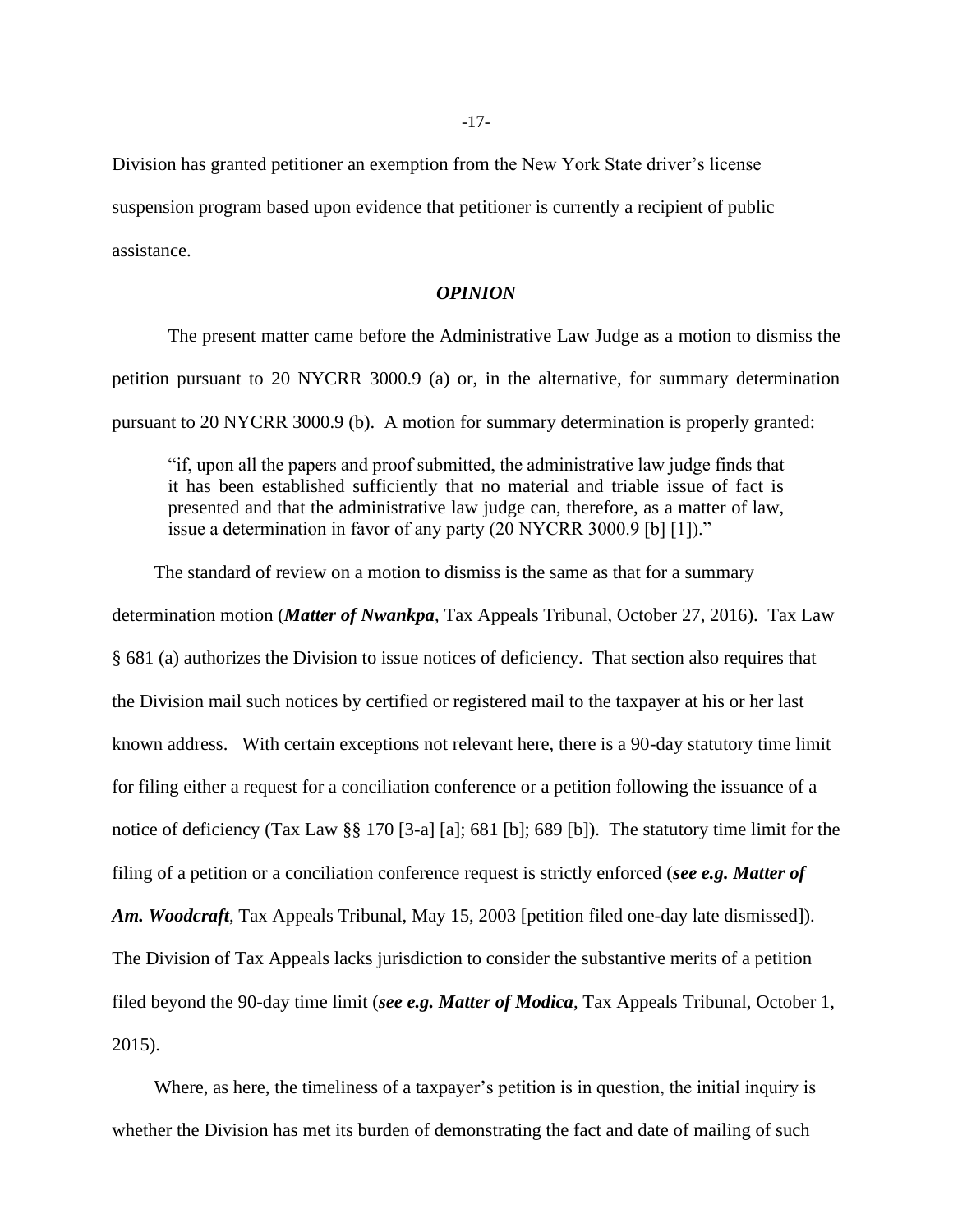notice or conciliation order (*see Matter of Katz*, Tax Appeals Tribunal, November 14, 1991). The Division must show proof of a standard mailing procedure and proof that such procedure was followed in the particular instance in question (*see Matter of New York City Billionaires Constr. Corp.*, Tax Appeals Tribunal, October 20, 2011). The Division may meet this burden by "producing affidavits from individuals with the requisite knowledge of mailing procedures and a properly completed CMR (citations omitted)" (*Matter of Balan*, Tax Appeals Tribunal, October 27, 2016). We agree with the Administrative Law Judge's conclusion that the Picard and Ramundo affidavits establish the Division's standard mailing procedure. We also agree with the Administrative Law Judge's conclusion that the submission of a partial CMR is insufficient to establish that the Division's standard mailing procedure was followed (*see Matter of Tuohy*, Tax Appeals Tribunal, November 22, 2017; *Matter of Kushner*, Tax Appeals Tribunal, October 19, 2000 [a truncated CMR does not establish that the standard mailing procedure was followed].

Such an inadequacy in the evidence of mailing may be overcome by evidence of delivery of the actual notice and receipt by the taxpayer (*see Agosto v Tax Commn. of State of N.Y.* 68 NY2d 891, 893 [1986]; *Matter of Ankh-Ka-Ra Sma-Ntr*, Tax Appeals Tribunal, April 14, 2016). We agree with the Administrative Law Judge's conclusion that the Division has introduced adequate proof through the affidavit of Ms. Corina, the request for delivery information, and the USPS response thereto, that the subject notice of deficiency was delivered to petitioner's last known address and accepted by petitioner on November 10, 2017. As a result, the period within which to challenge the subject notice of deficiency commenced on the date of actual receipt, i.e., November 10, 2017, and in order to be timely, a petition with the Division of Tax Appeals or a request for conciliation conference with BCMS had to have been filed within

-18-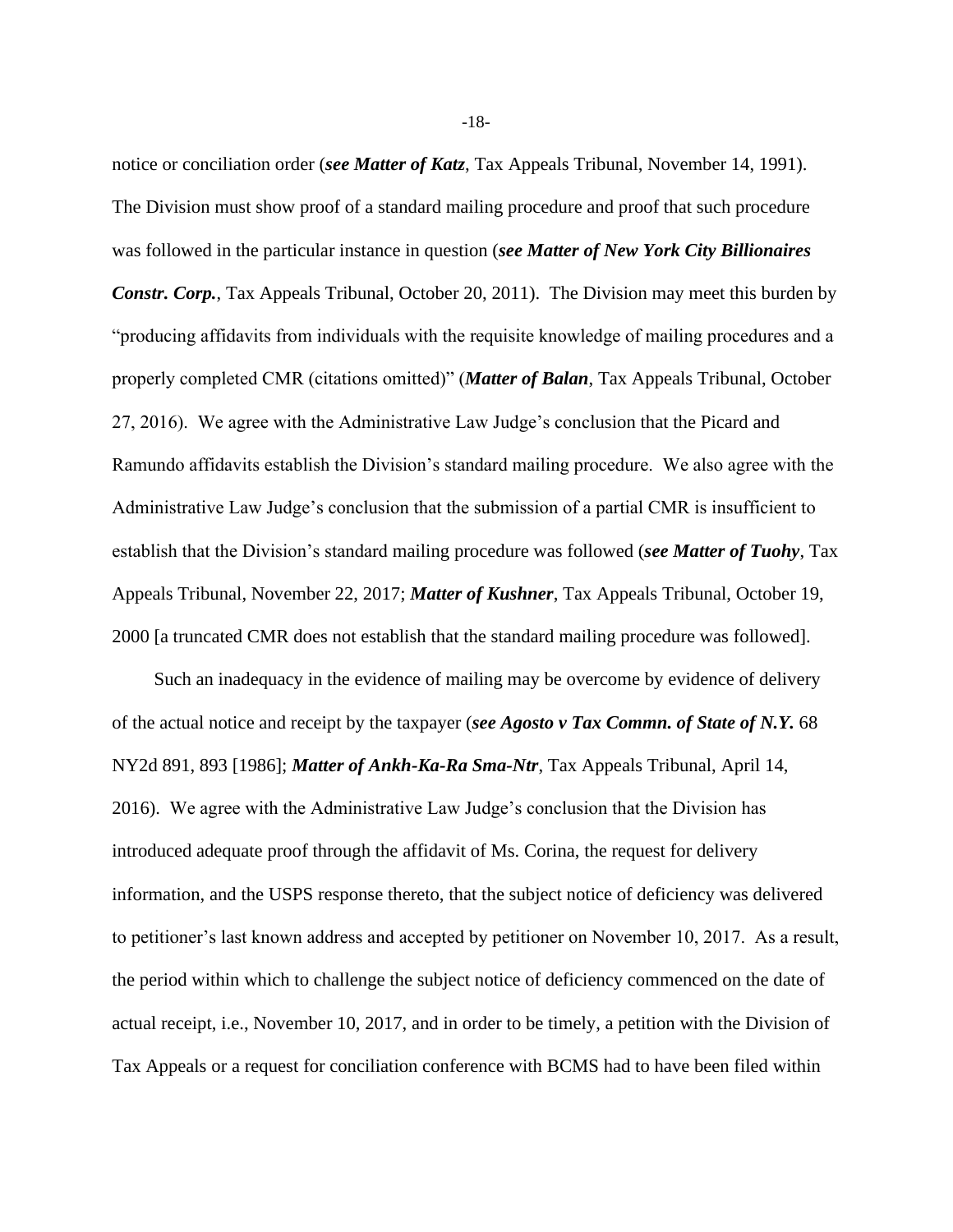90 days thereafter (*Matter of Stickel*, Tax Appeals Tribunal, April 7, 2011). As correctly determined by the Administrative Law Judge, the ninetieth day thereafter was February 8, 2018.

As a general rule, our regulations provide that the date of the USPS postmark stamped on the envelope containing a document filed with the Division of Tax Appeals will be deemed to be the date of filing (20 NYCRR 3000.22 [a] [1]). In this case, however, the envelope containing the petition did not bear a USPS postmark. Under circumstances where the envelope containing the document bears sufficient postage (as was the case here, *see* finding of fact 7) and is missing a USPS postmark, section 20 NYCRR 3000.22 (b) (1) (ii) provides that:

(ii) the document must be received....not later than the time when an envelope or other appropriate wrapper which is properly addressed and mailed and sent by the same class of mail would ordinarily be received if it were postmarked at the same point of origin by the United States Postal Service within the prescribed period or on or before the prescribed date for filing..."

We have held that five days is not later than the date a document would ordinarily be received when mailed through the USPS (*see Matter of Harron's Elec. Svc., Inc.*, Tax Appeals Tribunal, February 19, 1988). Applying that standard in this case, if petitioner had mailed her petition on the last timely day, i.e., February 8, 2018, it should have been received by the Division of Tax Appeals within five days, or on or before February 13, 2018. However, it was not received until June 11, 2018, almost four months later. Clearly, this is later than a document would ordinarily be received when mailed through USPS.

Under the present circumstances, however, the petition still could have been deemed timely if petitioner had established:

"(i) that it was actually deposited in the mail before the last collection of the mail from the place of deposit which was postmarked (except for metered mail) by the United States Postal Service within the prescribed period or on or before the prescribed date for filing the document;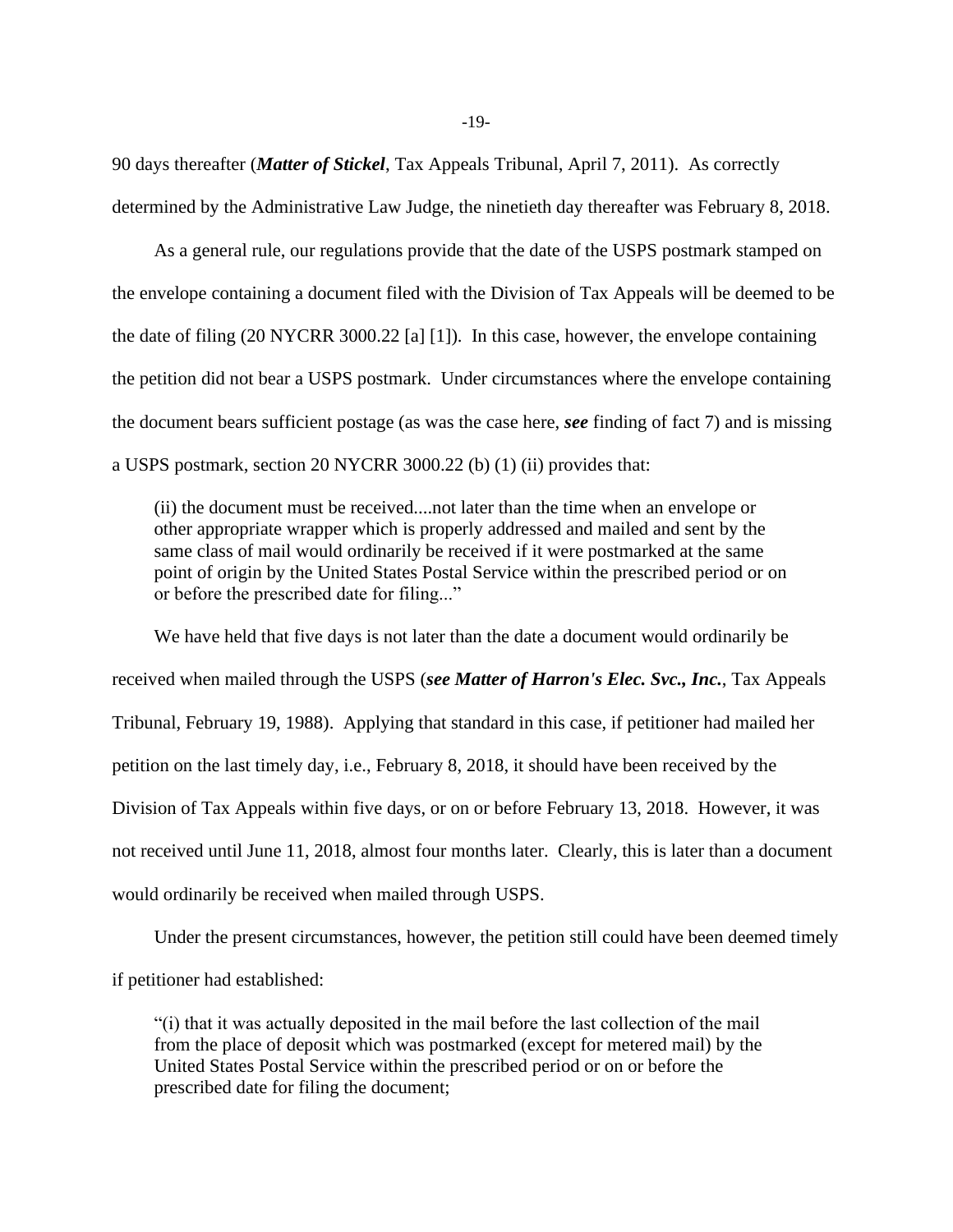(ii) that the delay in receiving the document was due to a delay in the transmission of the mail; and

(iii) the cause of the delay  $(20 \text{ NYCRR } 3000.22 \text{ [b]} [2])$ ."

In the proceeding below, the Administrative Law Judge found that petitioner offered no evidence as to the actual date on which the petition was deposited in the mail, or as to any delay in transmission of the mail or reasons therefor, as required by the provisions of 20 NYCRR 3000.22 (b) (2). Furthermore, in her affirmation in opposition to the Division's motion below and on exception, petitioner did not deny receiving the subject notice and failing to respond within the 90-day statutory limitation period. Instead, petitioner argued the merits of her protest asserting that the assessment was incorrect and that her personal and financial hardships should allow for some equitable relief.

The Tax Appeals Tribunal is an adjudicative body with limited jurisdiction and power granted by statute (*see* generally Tax Law § 2000). Therefore, absent legislative action to provide such jurisdiction, we cannot extend our authority to areas not specifically delegated to us. While we are sympathetic to petitioner's personal and financial circumstances, we must decline to consider the merits of petitioner's protest of the assessment, as the Division of Tax Appeals lacks jurisdiction over petitioner's protest of the November 7, 2017 notice of deficiency. We have considered petitioner's assertion that a letter she sent to the Division on October 10, 2016 could be deemed an informal protest of the Division's determination of her income for the 2012 tax year. A copy of that letter was attached to her petition but, unfortunately, predates the mailing of the subject notice of deficiency. Therefore, to the extent that the substance of the letter could be deemed an informal protest, and we make no judgement on that question, such a protest would be deemed premature because it is the issuance of the notice of deficiency that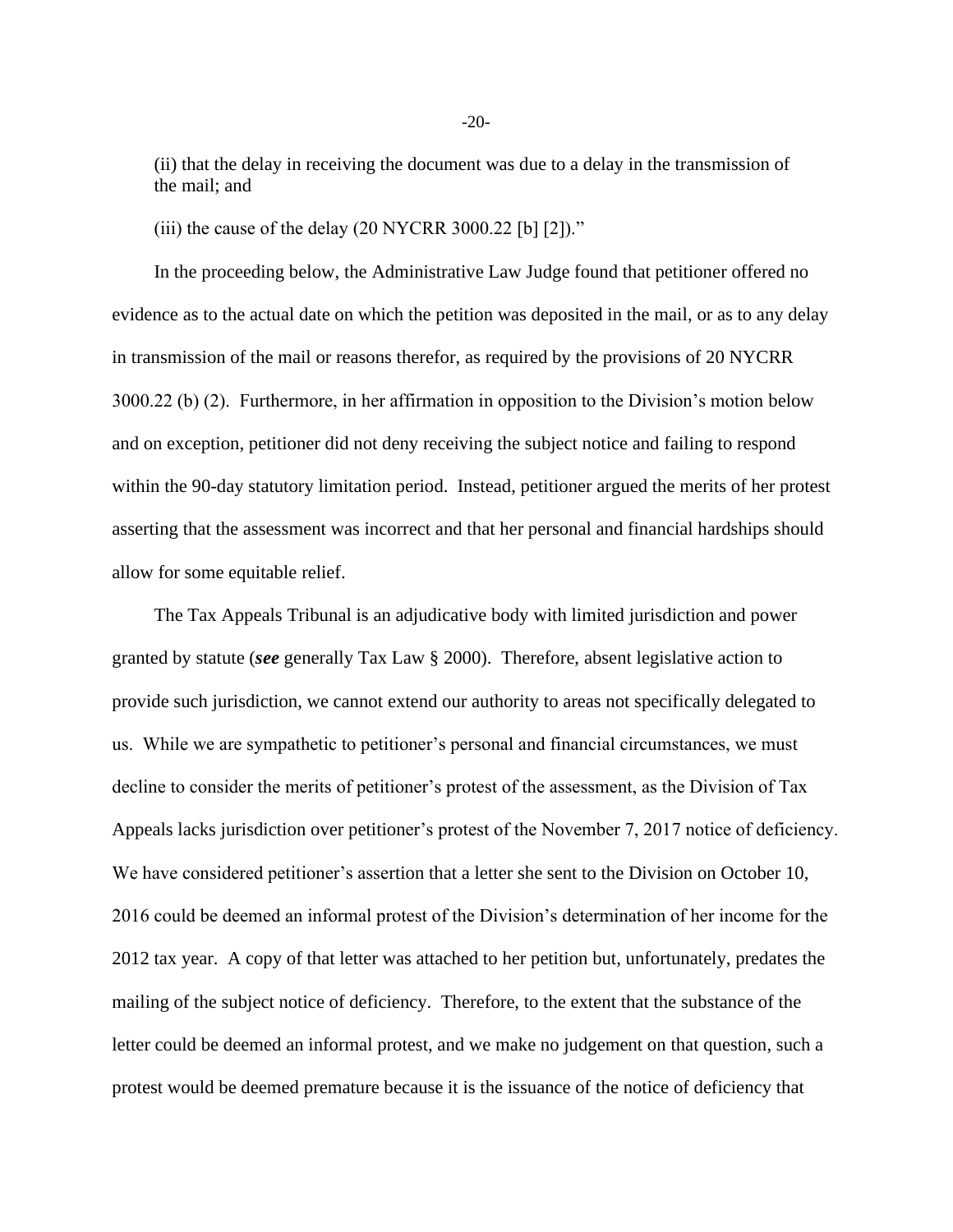gives rise to the right to a hearing in the Division of Tax Appeals (*see Matter of Sawlani*, Tax Appeals Tribunal, September 14, 1995).

Turning now to petitioner's protest of the proposed suspension of her driver's license, it is undisputed that the petition was timely filed with respect to that notice and, therefore, the Division of Tax Appeals has jurisdiction to address the protest. Tax Law § 171-v authorizes the suspension of drivers' licenses of taxpayers with past-due tax liabilities equal to or in excess of \$10,000.00. Tax liabilities include penalties and interest due on any tax amounts (Tax Law § 171-v [1]). The phrase "past-due tax liabilities" is defined as "any tax liability or liabilities which have become fixed and final such that the taxpayer no longer has any right to administrative or judicial review" (*id.*).

The notice provisions of Tax Law § 171-v require the Division to issue a notice to a taxpayer that he or she is going to be included in the driver's license suspension program by first class mail to the taxpayer's last known address no later than 60 days prior to the Division informing DMV of the proposed driver's license suspension (Tax Law § 171-v [3]). Tax Law § 171-v (3) also requires that the notification include the following: 1) a clear statement of the past-due tax liabilities, together with notice that the taxpayer's information will be provided to the DMV 60 days after the mailing of the notice; 2) a statement that the taxpayer can avoid license suspension by paying the debt or entering into a payment agreement acceptable to the Division and information as to how the taxpayer can apply for alternative payment arrangements; 3) a statement that a taxpayer can only protest the 60-day notice based upon the issues set forth in Tax Law  $\S 171-v(5)$ ; and 4) a statement that the suspension will remain in effect until the fixed and final liabilities are paid or the taxpayer and the Division agree to a payment arrangement (Tax Law § 171-v [3] [a]-[d]). Here, the suspension notice and the consolidated

-21-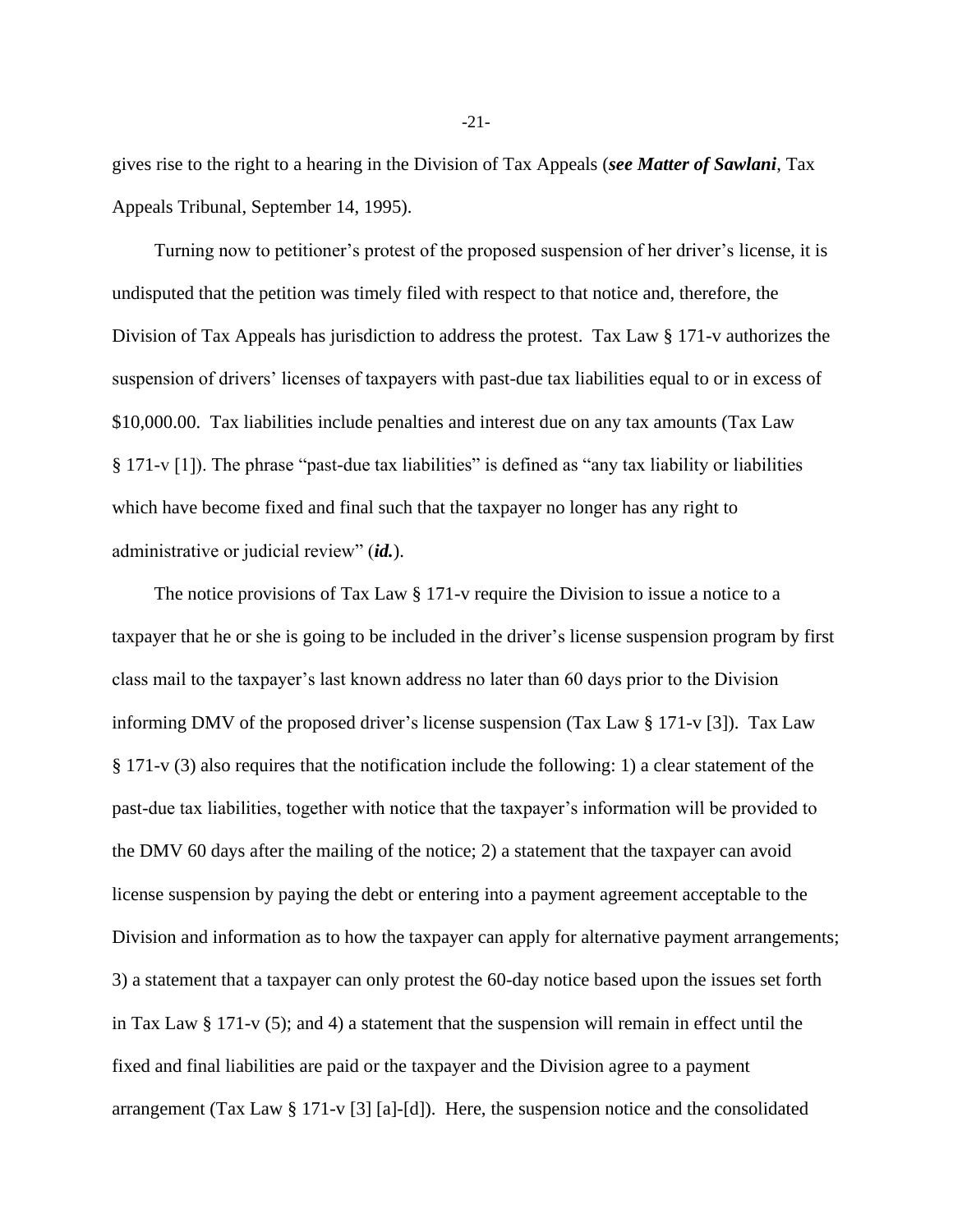statement of tax liabilities attached to the Lewis affidavit submitted with the Division's motion

papers show that the Division has complied with the notice requirements of Tax Law § 171-v

(3).

Tax Law  $\S 171-v(5)$  provides that a taxpayer may challenge a driver's license suspension

or referral on the following grounds:

"(i) the individual to whom the notice was provided is not the taxpayer at issue;

(ii) the past-due tax liabilities were satisfied;

(iii) the taxpayer's wages are being garnished by the department for the payment of the past-due tax liabilities at issue or for past-due child support or combined child and spousal support arrears;

(iv) the taxpayer's wages are being garnished for the payment of past-due child support or combined child and spousal support arrears pursuant to an income execution issued pursuant to section five thousand two hundred forty-one of the civil practice law and rules;

(v) the taxpayer's driver's license is a commercial driver's license as defined in section five hundred one-a of the vehicle and traffic law; or

(vi) the department incorrectly found that the taxpayer has failed to comply with the terms of a payment arrangement made with the commissioner more than once within a twelve month period for the purposes of subdivision three of this section;

(vii) the taxpayer receives public assistance or supplemental security income; or

(viii) the taxpayer demonstrates that suspension of the taxpayer's driver's license will cause the taxpayer undue economic hardship."

Tax Law § 171-v (5) was amended by chapter 59 of the Laws of 2019, which was signed

into law on April 12, 2019 and became effective on July 11, 2019. Section 1, part EEE of that

chapter added new subparagraphs (vii) and (viii), which include additional grounds upon which a

taxpayer may challenge a notice of driver's license suspension referral. Since the law was

amended during the pendency of petitioner's exception (the exception was filed on May 23,

2019), the Tribunal contacted the parties to seek their input as to whether the amendment was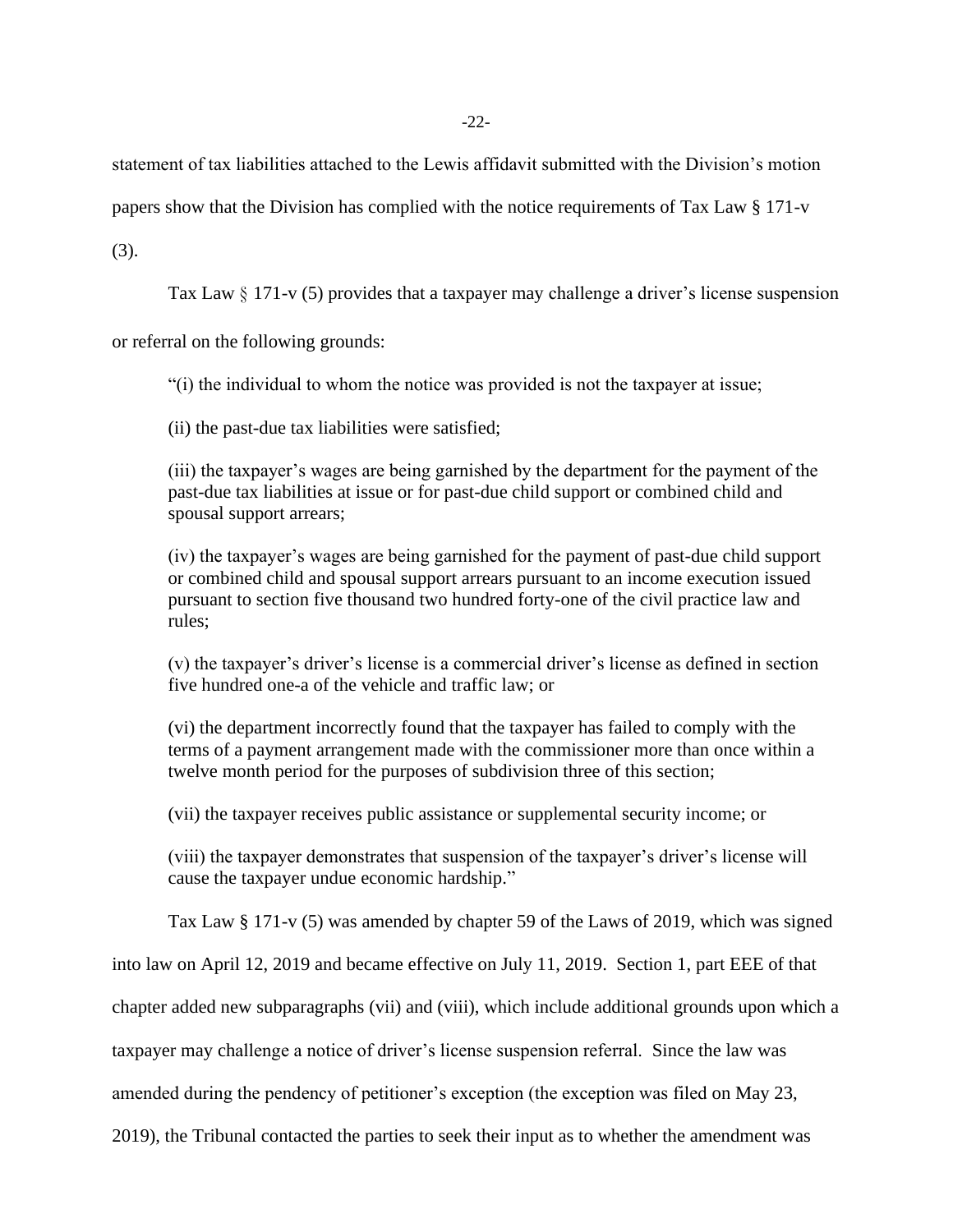applicable to the instant proceedings (*see* finding of fact 26). In response to the Tribunal's request, petitioner provided the Tribunal and the Division with a copy of a notice dated December 30, 2019, which indicates that her application for public assistance had been accepted for the period December 20, 2019 to May 31, 2020. Thereafter, by correspondence, dated February 3, 2020, the Division advised petitioner that she was approved for an exemption from the New York State driver's license suspension program because the evidence produced by petitioner demonstrated that she is a recipient of public assistance.

Since petitioner has demonstrated that she is a recipient of public assistance, one of the grounds enumerated in Tax Law § 171-v (5) for challenging a 60-day notice, and since the Division has already exempted petitioner from the driver's license suspension program based upon her status as a recipient of public assistance, petitioner's challenge of the 60-day notice is deemed moot. Given these facts, it is not necessary to address petitioner's claims of unfairness regarding the potential suspension of her driver's license. We do note, however, that the Tribunal has previously determined that Tax Law § 171-v as applied in other cases meets constitutional due process requirements (*see Matter of Jacobi*, Tax Appeals Tribunal, March 8, 2018; *Matter of Jacobi*, Tax Appeals Tribunal, May 12, 2016, *confirmed* 156 AD3d 1154 [3d Dept 2017], *lv denied* 31 NY3d 1061 [2018]; *Matter of Balkin*, Tax Appeals Tribunal, February 10, 2016).

Accordingly, it is ORDERED, ADJUDGED and DECREED that:

1. The exception of Andrea J. Coleman is denied with regard to the November 7, 2017 notice of deficiency and granted with regard to the 60-day notice, dated April 18, 2018;

-23-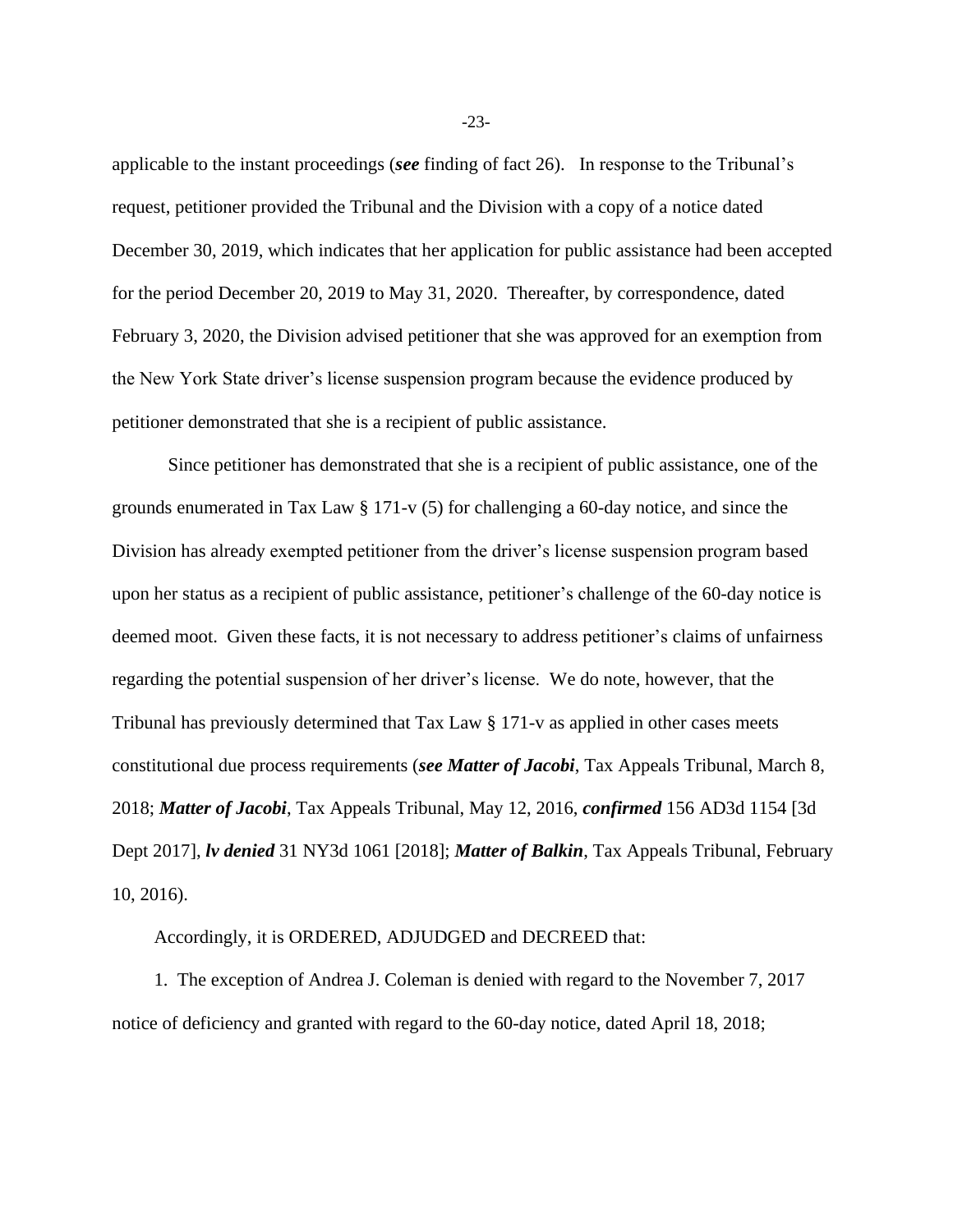2. The determination of the Administrative Law Judge is affirmed with regard to the November 7, 2017 notice of deficiency and reversed with regard to the 60-day notice, dated April 18, 2018;

3. The petition of Andrea J. Coleman is dismissed with regard to the November 7, 2017 notice of deficiency and granted with regard to the 60-day notice, dated April 18, 2108; and

4. The notice of proposed driver's license suspension referral, dated April 18, 2018, is canceled.